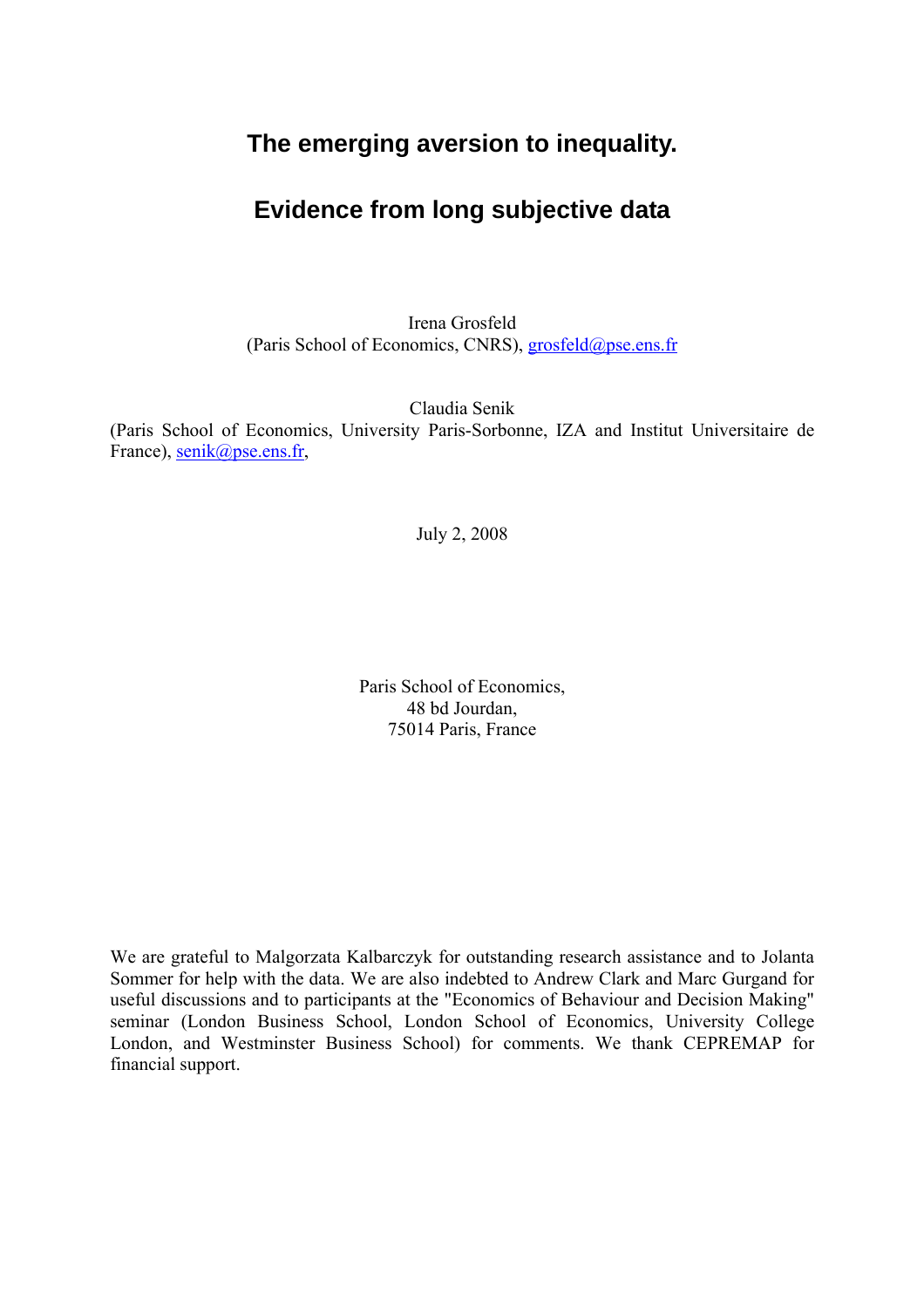# **Abstract**

This paper provides evidence of the emergence of inequality aversion. Using a series of surveys of the Polish population, of unusual length and frequency, we observe that during a period of sustained income growth, as inequality increases, subjective individual satisfaction stops following the ascension of income at a certain point of time. We identify a structural break in the relationship between income inequality and subjective well-being. Inequality, initially perceived as a positive signal of increased opportunities, starts to undermine satisfaction after a couple of years when individuals become skeptical about the legitimacy of the enrichment of reform winners.

JEL: C25, D31, D63, I30, P20, P26.

Key words: inequality, subjective well-being, growth, breakpoint, transition.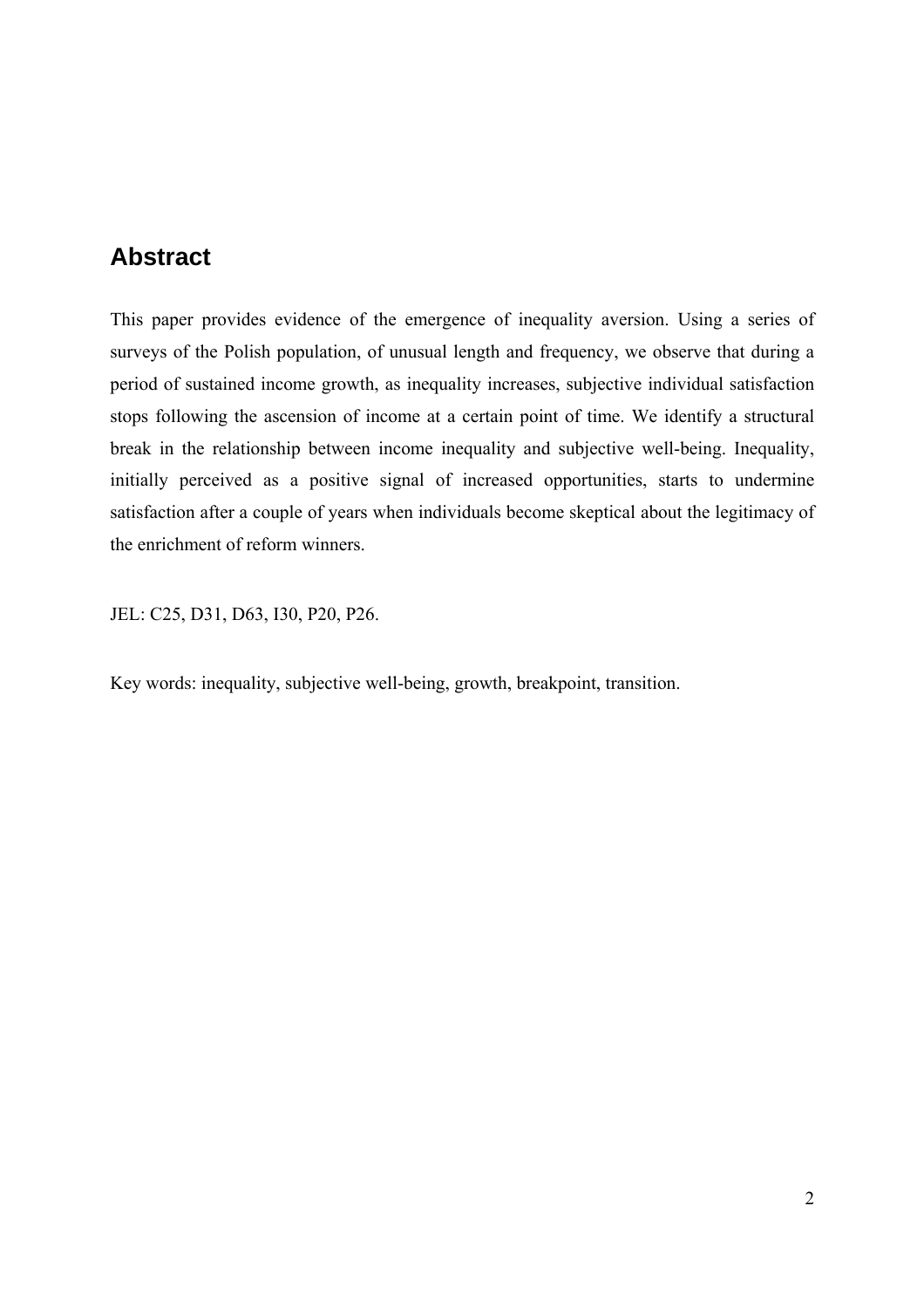# **1. Introduction**

 $\overline{a}$ 

Does rising inequality spoil the welfare benefits of growth? This could happen if national income growth is accompanied by rising income inequality, as suggested by Kuznets (1955), and if inequality undermines subjective welfare. Inequality may undermine subjective welfare for several reasons, including pure inequality aversion, or more sophisticated mechanisms involving the externalities of corruption and criminality (Alesina et al., 2004; Fong, 2001; Alesina and Perroti, 1996). Yet inequality can also improve subjective welfare in certain contexts. This has been suggested by Hirschman and Rothschild (1973). The authors argue that societies experiencing rapid development may initially show tolerance for higher inequality, because they interpret it in terms of greater opportunities. However, this tolerance for inequality may wither away over time: if expectations are not met, supporters of the development process may become its enemies. This may also happen when people acquire a more accurate idea of their place and destiny in society. After such a "turning point", the sideeffects of development, and in particular the increase in inequality, may swamp the subjective benefits of growth. $<sup>1</sup>$ </sup>

The dynamic scenario sketched by Hirschman and Rothschild, including the downturn in public satisfaction and adhesion to reforms, may well be currently taking place in the Eastern part of Europe, the former socialist bloc. Turning their back on administered economy, transition countries have embarked since 1990 on a new development path based on market liberalization, which has brought about both average income growth and a sharp differentiation in individual earnings. If the beginning of the transition may have looked like a

<sup>&</sup>lt;sup>1</sup> "The rulers are not necessarily given any advance notice about  $(...)$  the time at which they ought to be on the lookout for a drastically different climate of public and popular opinion; on the contrary, they are lulled into complacency by the easy early stage when everybody seems to be enjoying the very process that will later be vehemently denounced and damned as one consisting essentially in "the rich becoming richer" " (Hirschman and Rothschild, 1973, p.552).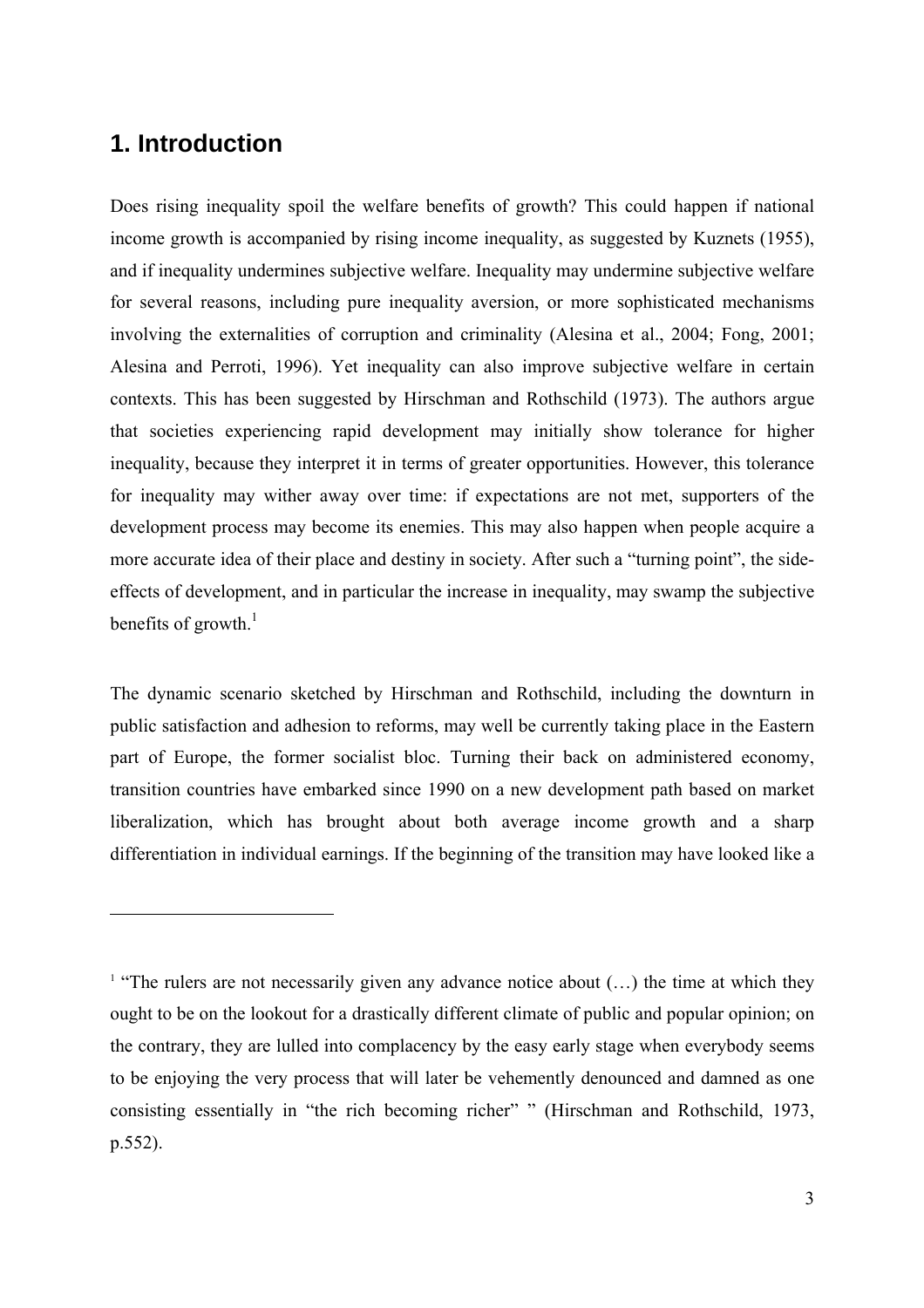big reshuffling of cards and a big jump into uncertainty, it is likely that after ten years, citizens of transition countries have acquired a more precise idea of the new economic regime and of their own prospects in the new society. Depending on how fair the process of social change and the resulting income distribution appears to their citizens, some transition countries may find themselves in the second part of the roadmap sketched by Hirschman and Rothschild. This would provide an explanation to "reform fatigue" and disenchantment, which seems to have appeared in Central and Eastern European countries (Kornai, 2006; Desai and Olofsgärd, 2006). Despite significant achievements in establishing democratic and market institutions, continuous economic growth and increasing prosperity, and joining NATO and the European Union, the mood of public opinion changed at the end of the last century. The rise of populist parties was observed in a number of countries in the region (Krastev, 2007). Popular discontent was associated with increasing public distrust of political elites, who were viewed as corrupt and self-interested. In summary, the backlash on reforms seems to be partly due to the rise in income inequality, and the perception that the process of income distribution is flawed and corrupt.

The objective of this paper is to test Hirschman and Rothschild's conjecture, using a series of repeated cross-sections of exceptional frequency and length that cover the entire transition experience in Poland. We hinge on self-declared satisfaction with the state of the Polish economy (henceforth "country satisfaction"), which is both a satisfaction domain and a political attitude. We also use two other self-declared satisfaction variables: 1) satisfaction with the living conditions of one's family (henceforth "private satisfaction"); and 2) expectations concerning the living conditions of one's family in the near future (henceforth "private expectations").

A first look at the raw data (Figure 1) reveals the surprising hump shape of country satisfaction, in a context of sustained growth … and rising inequality. Private satisfaction and private expectations follow a similar pattern but of smaller amplitude. Although more flat than country satisfaction, these curves present the same downward inflexion at some point around the mid-1990's, and a slight upturn around 2001, which can be due to the fact that inequality recedes. Hence, the schedule of GDP, inequality and country satisfaction look very much like an illustration of Hirschman and Rothschild's scenario.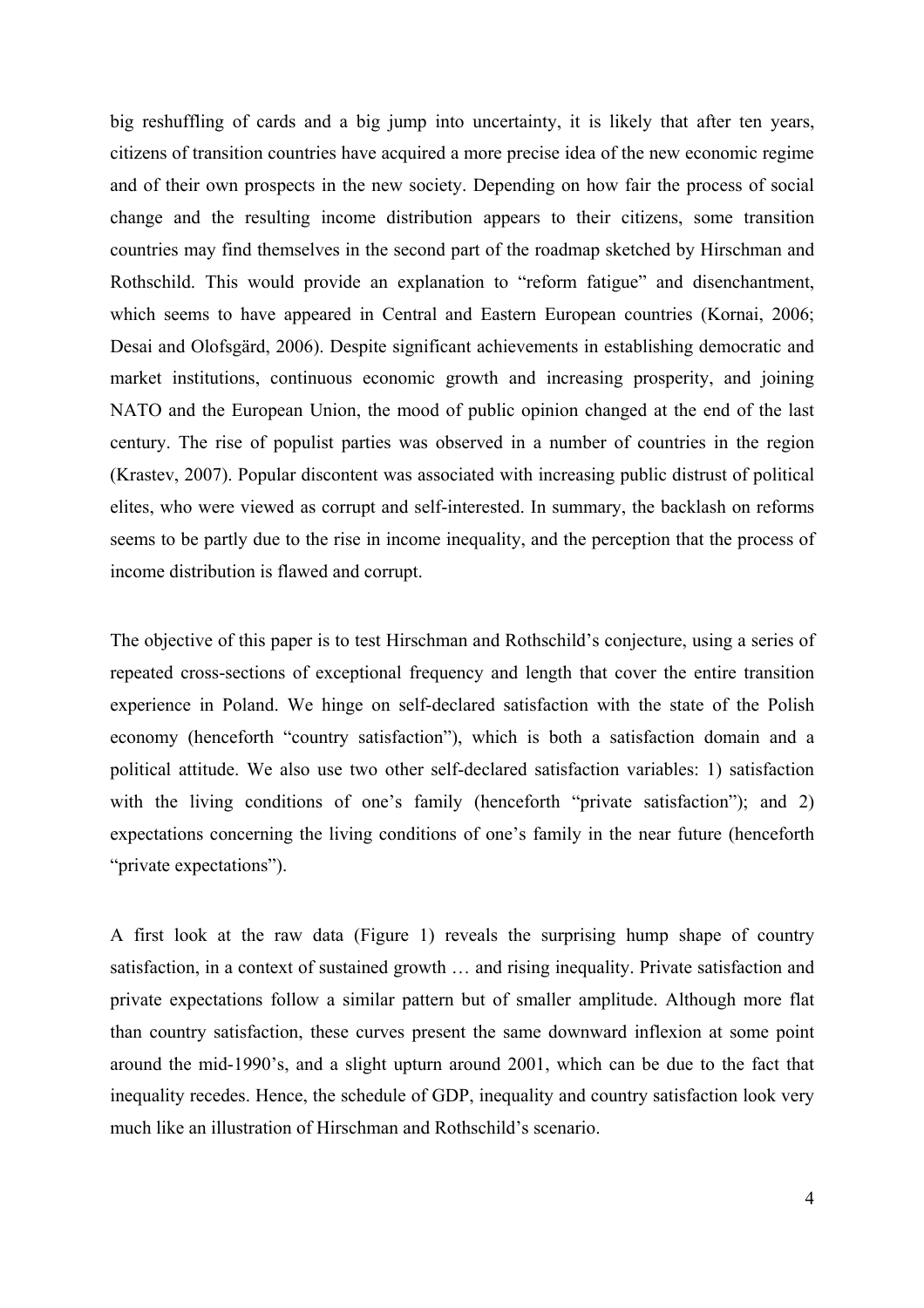Understanding Figure 1 implies mobilizing different strands of the economic literature. The subjective perception of the country's situation is related to the political economy of development. Several papers have underlined the sociopolitical instability that results from income inequality (Alesina and Perotti, 1996; Perroti, 1996). Income distribution concerns have also been shown to discourage individuals' adhesion to the deepening of market reforms or development policies, calling for fiscal policies that hamper economic growth (Alesina and Rodrik, 1994; Persson and Tabellini, 1994). Acemoglu and Robinson (2000, 2002) have argued that in Nineteenth Century Europe, the extension of voting rights that led to unprecedented redistributive programs can be viewed as a strategy by the elite to avoid political discontent and revolution, which was in turn fed by the inequalities rising from economic development and industrialization. In a way, analyzing country satisfaction is a means to address these issues with the tools of the happiness literature, i.e. using subjective variables.

Private satisfaction and private expectations are more typical variables of the happiness literature. Here, our conjecture is that rising inequality, after some point, deters not only individuals' appreciation of the country's situation, but also their satisfaction with their own situation, as well as their expectations concerning their private situation. As such, the rise in inequality could contribute to explain the much cited "Easterlin paradox", i.e. the flatness of the average happiness score in developed countries after the second world war, during periods of sustained GDP growth (Easterlin 2001). This empirical finding has played a major heuristic role in the subjective happiness literature (see Clark et al., 2008), and is still disputed (Stevenson and Wolfers, 2008). Two main groups of potential explanations have been proposed: adaptation effects and comparison effects<sup>2</sup>. Other attempts to explain the Easterlin paradox consist in looking for omitted variables in the estimation of the relation between income and subjective well-being (Di Tella and MacCulloch, 2008). The conjecture of this

 $\overline{a}$ 

 $2^2$  The former points to the deleterious role of aspirations, which evolve in parallel with the standard of living attained by individuals, putting satiation out of reach. The latter hinges on the idea that satisfaction depends on the effect of comparisons with the "reference income" of some relevant others. Of course, aspirations are also formed on the basis of the observing other people's income.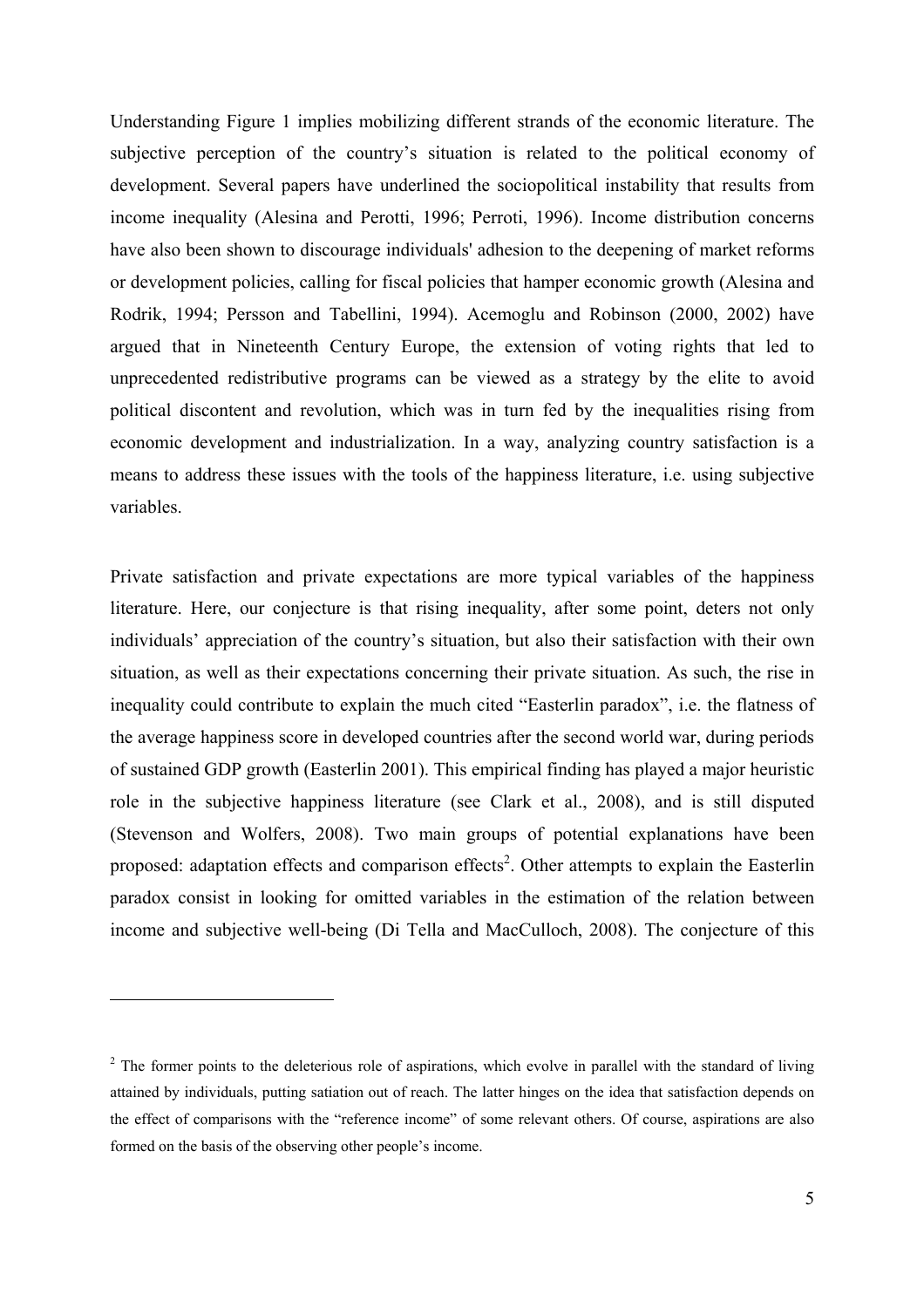paper is that income distribution may constitute one of these missing variables that weaken the welfare effect of growth. In estimations on the entire set of pooled data, inequality does not exert a significant impact on subjective satisfaction. However, we show that it is possible to identify a break-point, after which inequality does significantly reduce subjective wellbeing.

This paper belongs to the literature dedicated to the relationship between income distribution and self-rated happiness (see Senik, 2005, Clark et al., 2008). Most work finds that individuals' attitude towards income inequality depends on their beliefs regarding the factors of economic success and failure. Prospects of upward mobility make people more tolerant for inequality (Alesina et al., 2004; Alesina and la Ferrara, 2005), but fairness considerations also play an important role in the degree of inequality aversion (Alesina and Angeletos, 2005; Fong, 2001). In sum, people dislike inequality, and suffer from it, when they view income differences as unmerited.

Concerning more specifically the subjective welfare effect of inequality during the process of transition, Sanfey and Teksoz (2007) found that income inequality has a positive effect on life satisfaction in transition countries, whereas the impact is negative in other countries from the World Values Survey. Other articles have analyzed the evolution of satisfaction during transition with a special interest in the role of income differentiation. Guriev and Zhuravskaya (2007) have investigated the weaker relation, ceteris paribus, between GDP and life satisfaction in transition countries, as compared to non-transition countries. Although they did not identify inequality as a major culprit (but rather point at income volatility as a source of lower life satisfaction), this is not in contradiction with our results, as they did not consider the existence of a discontinuity in their sample. Some papers have used the experience of transition as a sort of giant "natural experiment" in order to assess the negative welfare effects of inequality (Ravallion and Lokshin, 2001) and income comparisons (Ferrer-i-Carbonell, 2005). Alesina and Fuchs-Schuendeln (2007) have documented the slow convergence of preferences for state intervention in East-Germany, after the shock of the German reunification. We follow this usage of transition as a country-wide experiment. Starting from a situation of relatively egalitarian distribution of income (notwithstanding other forms of inequality), transition to a market economy makes it possible to trace the relationship between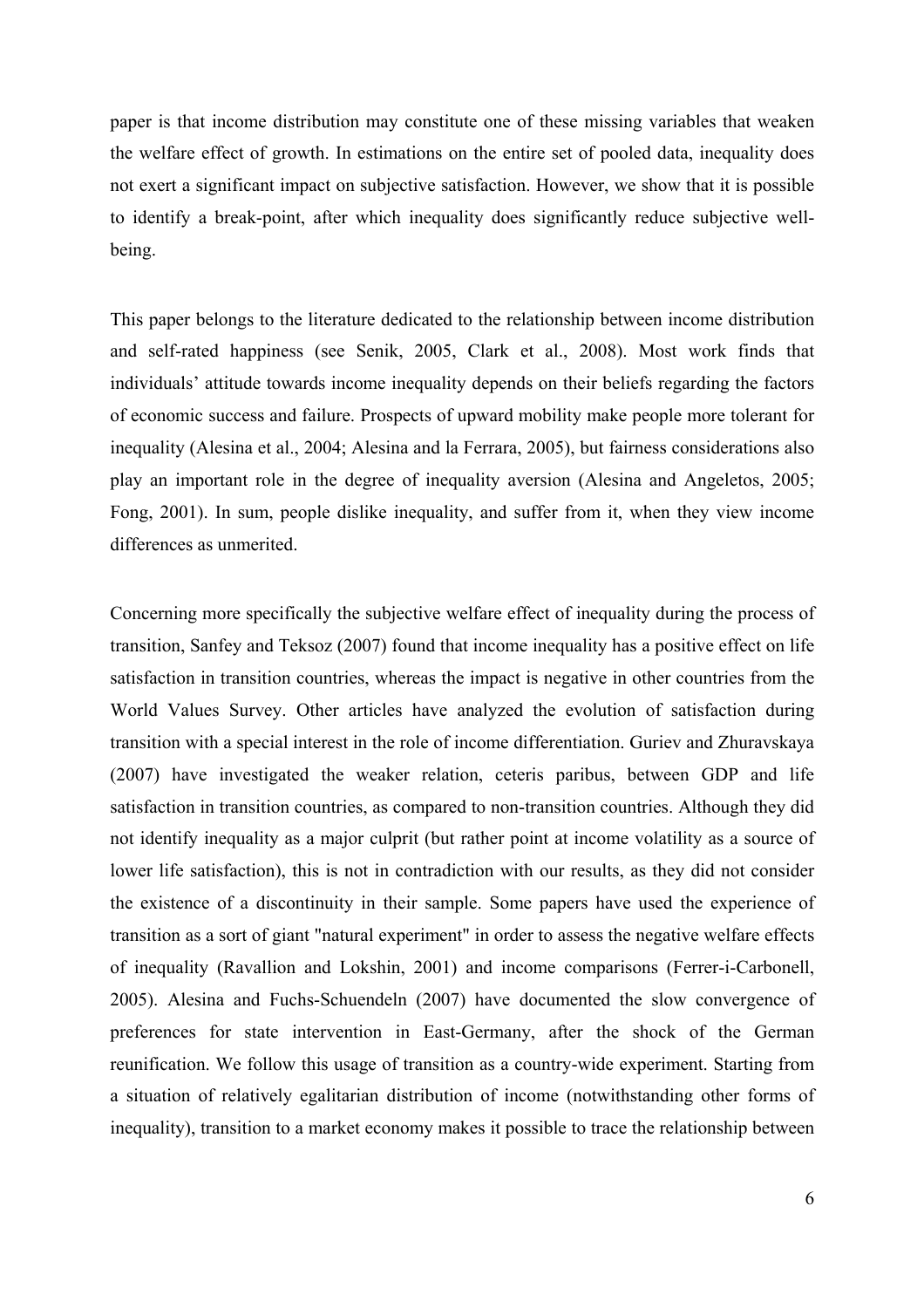unfolding inequality and subjective satisfaction, as we assume that most changes are perceived as exogenous shocks by citizens of the former socialist bloc.

We test for the existence of a breakpoint in the relation between inequality and satisfaction, not by imposing a specific date but by looking over the entire series and using the *sup-Wald* test (Andrews 1993) to identify breakpoint existence and location. The results show that the breakpoint is situated at the end of 1996. Consequently, we consider the relationship between income inequality and satisfaction before and after this point. Popular satisfaction with the country's economic situation initially rises with income inequality, but falls with inequality in the later period. The relationship between income inequality and individuals' expectations concerning the future situation of their households follows a similar pattern: in the first period, inequality is associated with higher expectations; in the second period, it no longer affects expectations, suggesting that it lost its informational value in the eyes of the population. Finally, income inequality significantly reduces private satisfaction after 1996, whereas it has no significant impact before that date. Dissatisfaction with the economic situation of the country is also reflected in political attitudes. We find that the percentage of people who position themselves at the extreme Left of the political spectrum has significantly increased since 1996 (see section 2). More evidence on the evolution of public opinion suggests that the changing tolerance for inequality coincided with the growing perception that high incomes reflect corruption and other unfair phenomena.

The following section briefly summarizes the evolution of the political situation in Poland. Section 3 presents the data, Section 4 discusses the empirical strategy, and Section 5 presents the results. Last, Section 6 concludes.

## **2. The evolution of political attitudes in Poland**

We focus on the Polish experience, which, after 45 years of Communism, engaged in a process of radical transformation in 1989 (Sachs, 1993). The twin transitions towards democracy and a market economy brought about radical changes in attitudes and expectations. Initially, the process relied on high expectations and massive support from the population. Immense hopes were entrusted in the mere abandon of Socialism. In the middle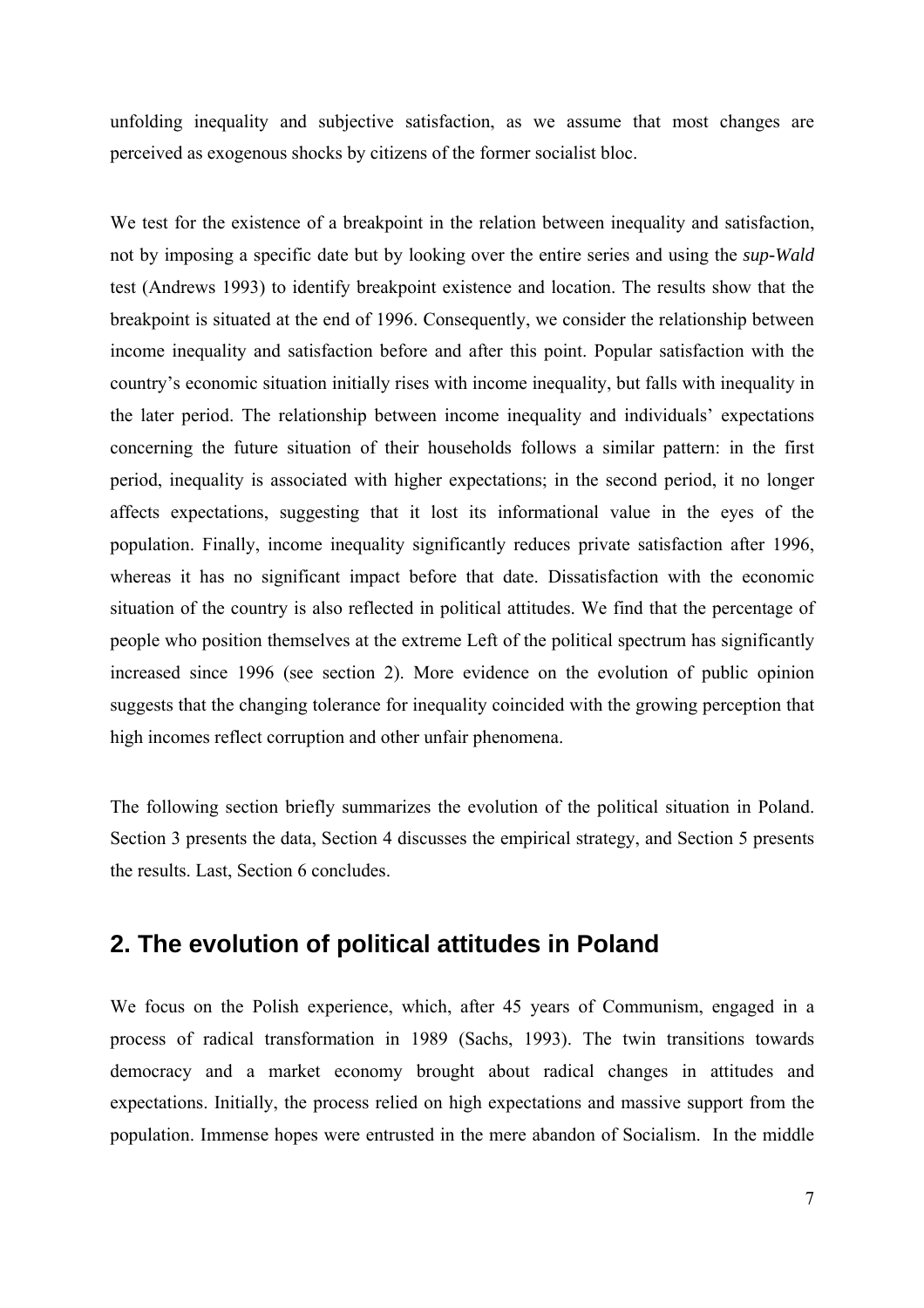of the 1990s, however, this consensual period started to come to an end, and initial enthusiasm gave way to disappointment: expectations began to be confronted with experience. Criticism of some of the transition outcomes, including corruption, growing inequality (Brainerd, 1998; Milanovic, 1998, 1999; Kornai, 2006) and the high price paid by the losers of transition, progressively became the dominant theme of public discourse.

The evolution of public opinion in Poland is reflected to an extent in the results of parliamentary elections (Table 1). The constant reshuffling of the political supply notwithstanding, one clear trend is the growing influence of Left-wing parties up to 2001 and declining support for liberal pro-reform parties. A particular inflexion in voting behavior is visible after 1997. This coincides with the announcement by the newly-appointed Centre-Right government of a wave of second-generation welfare-state reforms (related to health, pensions and education), which was met with some reluctance by the population. The spectacular upsurge in the votes for the Left in the following elections in 2001, and the large rise in the support for an openly populist party, Samoobrona, can both be interpreted as protest votes against the policy of the coalition government of AWS/UW, which was in power between 1997 and 2001. In the 2005 elections, the support for the Left-wing, in power from 2001 to 2005, shrank from 41% to 15%; this defeat was clearly the price paid for the budgetary discipline imposed during the process of accession to the European Union. It was also related to the outbreak of several corruption scandals (Freedom House, 2005). At the same time, two Right-wing parties, the national-conservative *Law and Justice* (PiS) and the liberal-conservative *Civic Platform* (PO), respectively tripled and doubled their scores. Law and Justice won the election with an electoral campaign focused on the losers from transition, and underlining the contrast between the "Poland of Solidarity" and "liberal Poland". The negative outcomes of reforms, such as corruption and social stratification, were at the center of electoral debates.

Several public opinion polls reveal the weakening of political support for reform after 1997. Figure 2 draws on a Public Opinion Research Center survey (CBOS, 2003) to show the weakening tolerance for income inequality. Egalitarian attitudes have gained in popularity since 1997: we can observe the increase in the percentage of people considering that "the government should reduce differences between high and low wages" and that "inequalities of income are too large in Poland". By contrast, the percentage of people who consider that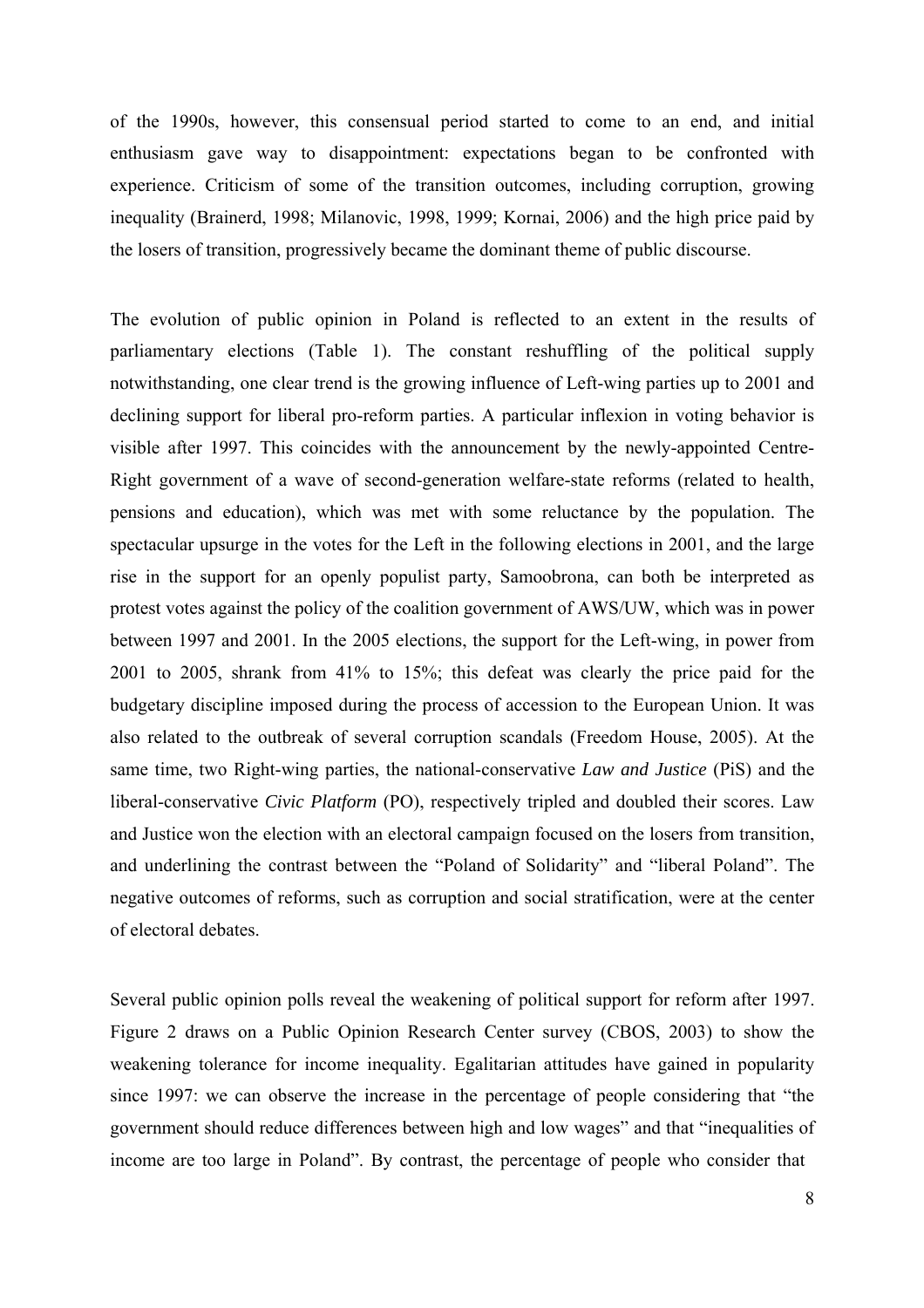"energetic entrepreneurs should be remunerated well in order to ensure the growth of the Polish economy", that "future well-being in Poland requires remunerating well those who work hard", or that "economic inequalities are necessary for economic progress", have significantly decreased. The same pattern is visible in the data from the New Europe Barometer surveys.<sup>3</sup> These data show that, in Poland, the proportion of individuals who declare that "incomes should be made equal so that there is no great difference in income" rather than "individual achievement should determine how much people are paid; the more successful should be paid more" rose from 24% in 1992 to 32% in 1998, and 54% in 2004.

Figure 2, relying on another CBOS survey (CBOS, 2004), displays the proportion of the population considering corruption as an important problem. This sentiment increased sharply, reaching 75 percent in 2004. More generally it seems that the Polish population's perception of the fairness and efficiency of the income-generation process deteriorated during the period under observation, with a visible turning point around 1997.

#### **3. Data**

 $\overline{a}$ 

The data is constructed from individual-level surveys carried out by CBOS in Poland.<sup>4</sup> We exploit 84 surveys of representative samples of the Polish adult population, consisting of approximately 1000-1300 interviews per survey, covering the period 1992-2005 (six surveys per year). Even though some variables are available in earlier years, we choose 1992 as our starting date, the year that GDP growth resumed after two years of significant decline. A standard set of questions appeared systematically: gender, age, education, residential location, labor market status, and occupation. In terms of income, the best documented and most complete measure available is net total monthly household income per capita. This includes all of the revenues from the individual's main job, including bonuses, rewards, various additional remunerations, revenues from other jobs, including sporadic contracts, disability

<sup>&</sup>lt;sup>3</sup> The questionnaires and descriptive statistics are available at  $\frac{http://www.abdn.ac.uk/cspp/nebo.shtml}{http://www.abdn.ac.uk/cspp/nebo.shtml}$ . These surveys were conducted by the Centre for the Study of Public Policy at the University of Aberdeen.

<sup>&</sup>lt;sup>4</sup> The sample design is explained at  $\frac{http://www.cbos.pl/EN/About us/design.shtml.}$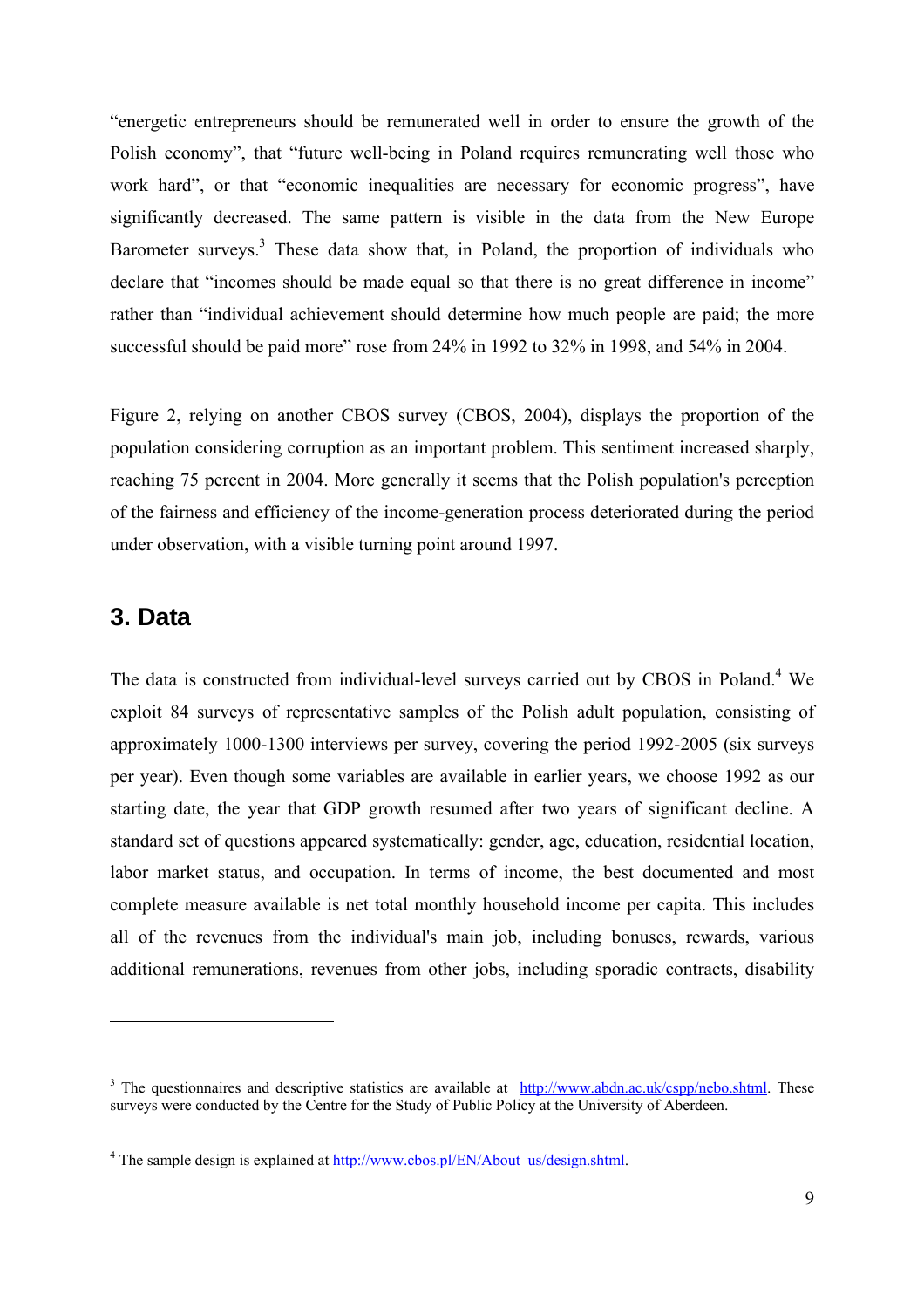and old-age pensions, and other revenues and transfers. People were asked to indicate their net monthly average income per capita over the last three months. We use this notion of income, deflated using the monthly consumer price index published by the Polish Central Statistical Office (GUS).

The data also contain specific attitudinal questions. We use three of these (recoded so that higher numbers indicate greater satisfaction):  $5$ 

- Country satisfaction: *How do you evaluate the economic situation in Poland?* Respondents could tick one out of five possible answers: *very good/good/neither good nor bad /bad/ very bad*.
- Private satisfaction: *How are your life and your family's life?* The proposed answers were: *Very good/ good /neither good nor bad/bad /very bad*.
- Private expectations: *Do you think that in the coming year, you and your family will live*: *much better than now/a little bit better/the same as now/a little bit worse/much worse.*

We match the CBOS data to macroeconomic data taken from official sources (GUS): yearly GDP, the yearly GDP deflator, and the monthly unemployment rate.

We compute the Gini coefficient of income inequality using the successive surveys of the dataset. This measure of inequality is of "high quality" as defined by Deininger and Squire

 $\overline{a}$ 

 $<sup>5</sup>$  The correlation between the three questions is around 0.3.</sup>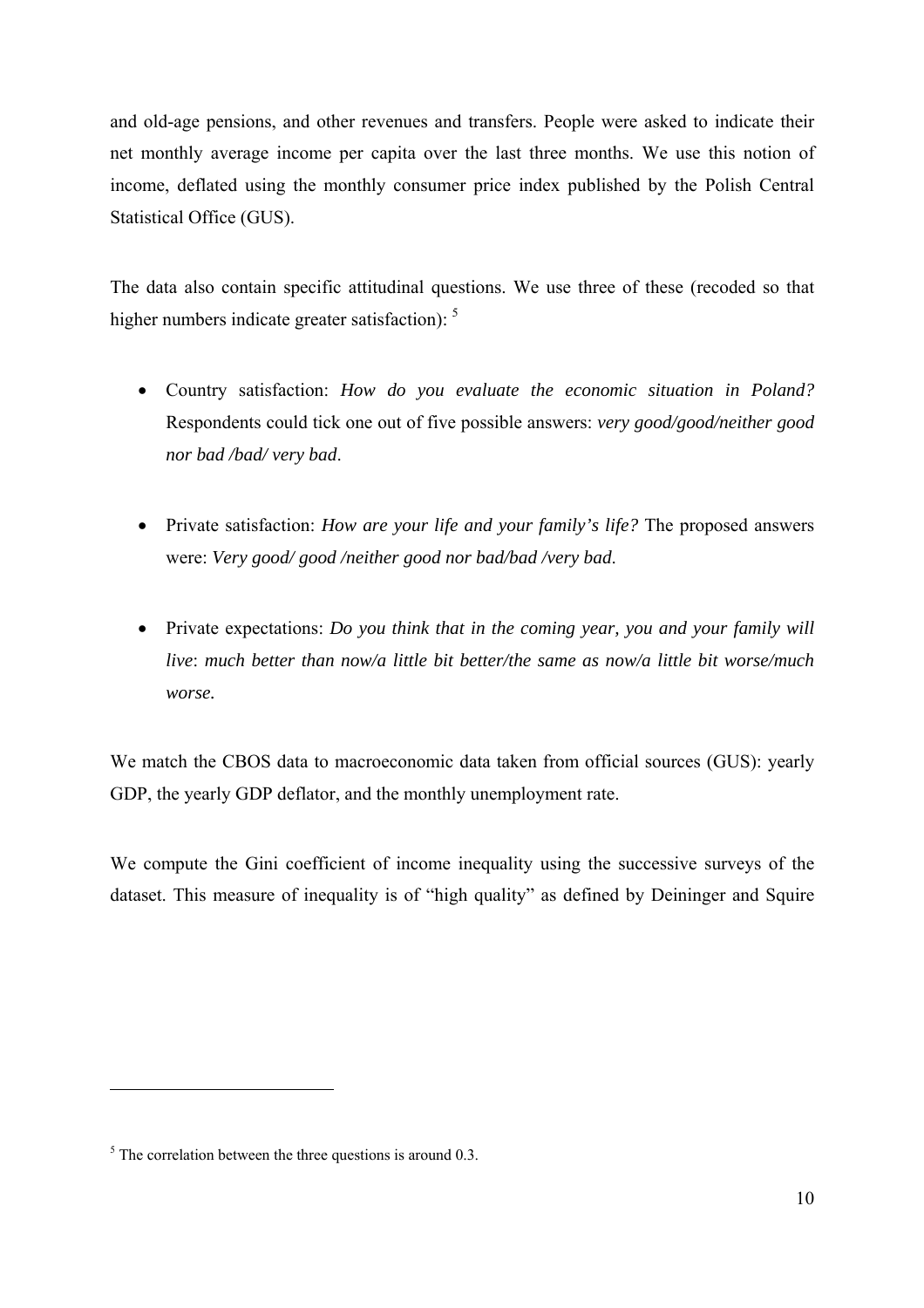(1996): it is calculated on the basis of successive representative samples of the population and takes into account all sources of revenues.<sup>6</sup>

The descriptive statistics for all variables are presented in Tables A1 - A3 in the Appendix. Over the 1992-2005 period, the economy grew at an average rate of 4.4 percent. More precisely, average GDP growth rate reached 5.3 percent between 1992 and 1997, and then fell slightly to 3.7 percent after 1997. In the meantime, there was a rise in unemployment and inequality. Income inequality as measured by the Gini coefficient was 0.32 at the beginning of 1992, but reached 0.38 by the end of 2005 (see Table A1 in the Appendix).

Figure 1 displays yearly averages of the main variables of interest: country satisfaction, private expectations, private satisfaction, real GDP and the Gini coefficient. As already noted, although real GDP has been rising continuously since 1992, satisfaction with the country's economic situation improved only up to 1997, and then declined substantially until 2002, with a slight improvement after this date. The patterns of private satisfaction and expectations exhibit similar movements, but of smaller amplitude.

# **4. Empirical strategy**

 $\overline{a}$ 

We consider the possibility of a structural break in the relationship between individual satisfaction and inequality, without imposing any specific date for the discontinuity. We instead treat the breakpoint as endogenous. As Wald tests constructed with breaks treated as parameters do not possess standard large sample asymptotic distributions, we use the *sup-Wald* test based on the maximum of a sequence of Wald statistics, with critical values from Andrews (1993).<sup>7</sup>

<sup>&</sup>lt;sup>6</sup> Our measure of income inequality turns out to be slightly higher than the Gini coefficient for Poland calculated, for instance, by UNICEF (see Table A3 in the appendix): the difference may result from 1) UNICEF providing yearly measures while our data produces monthly estimates of the Gini, and 2) our use of monthly CPI.

<sup>&</sup>lt;sup>7</sup> The critical values from Andrews (1993) are widely used in formal tests of parameter stability. See also Bai and Perron (1998).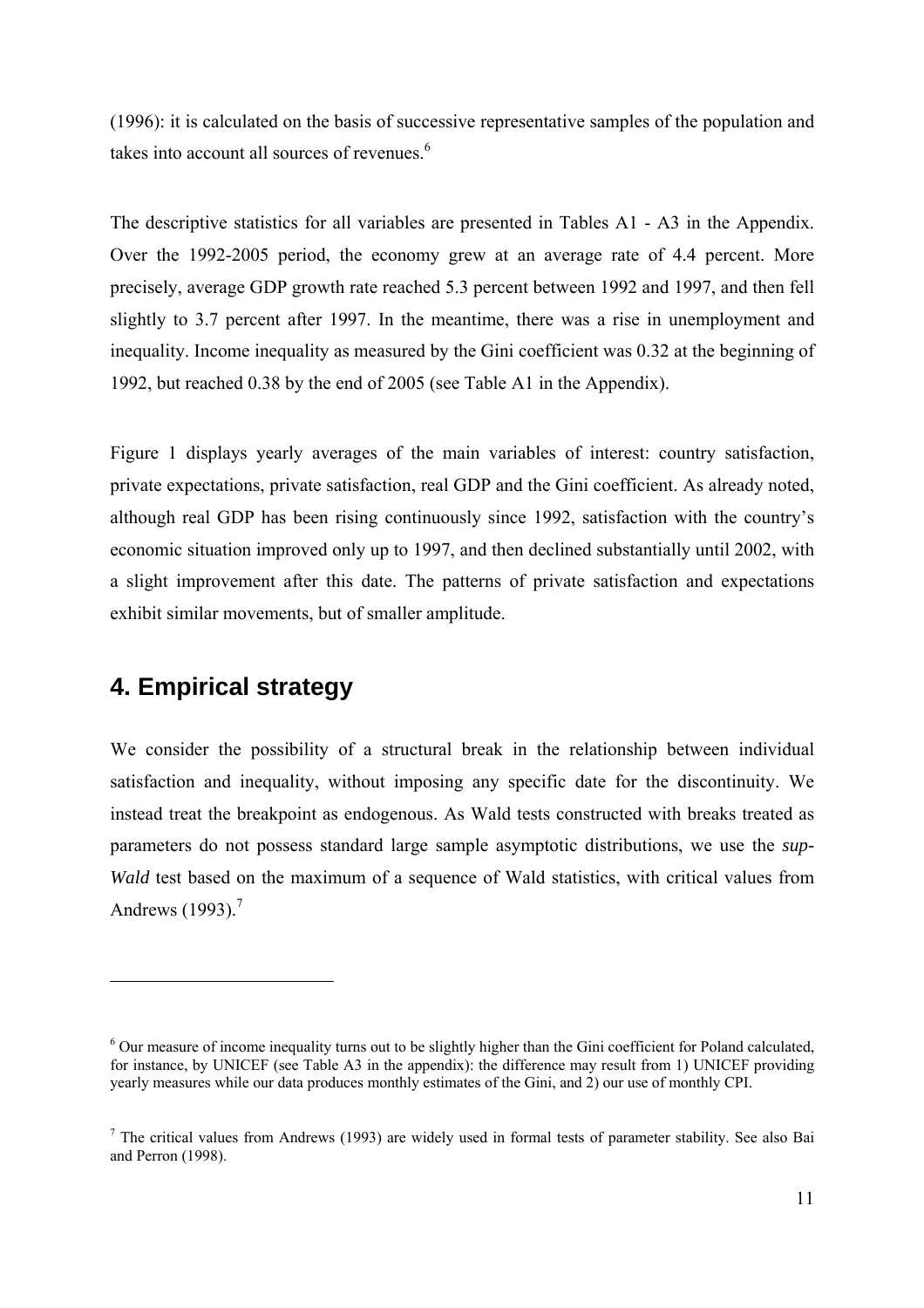The basic regression we estimate is:

$$
S_{it} = a_T Gini_t + b_1 X_{it} + b_2 \gamma_T + b_3 \text{ time trend} + b_4 v_j + e_{it}
$$
 (1)

where  $S_{it}$  denotes the satisfaction of individual *i* at date *t* (or alternatively satisfaction with the economic situation of the country, private satisfaction, or private expectations); Ginit is an inequality measure calculated for each representative cross-section;  $X_{it}$  represents the socioeconomic characteristics of individual *i* at date *t* consisting of age, age-squared, gender, education, occupation, labor market status, household income per capita and residential location;  $\gamma_T$  are year dummies capturing the general macroeconomic and other circumstances that affect all individuals in a given year;  $v_i$  denotes region dummies; and  $e_{it}$  is the error term. The time trend is included to neutralize the possible co-variation of all the magnitudes of interest during the period under study. As the satisfaction variables are ordinal, we estimate equation (1) using an ordered logit model. We pool the individual observations from the different surveys, and cluster by cross-section so as to adjust standard errors for intra-survey correlations. Clustering is important to make sure that we do not exaggerate the statistical significance of those right-hand-side variables which are more highly aggregated than the dependent variable.

We test the hypothesis that the parameter on the Gini coefficient  $(a<sub>t</sub>)$  is the same over the entire period. Consequently, we use a partial structural change model, constraining the coefficients of the other explanatory variables to remain the same over all of the periods. In other words, some parameters are taken as constant under H0 and H1. If the null hypothesis is rejected, we want to locate the break point. Specifically,

H0:  $a_T = a^*$  for all T

H1:  $a_T = a_1$  for T = 1992, ..., T<sup>B</sup>

 $a_T = a_2$  for  $T = T^B + 1, ..., 2005$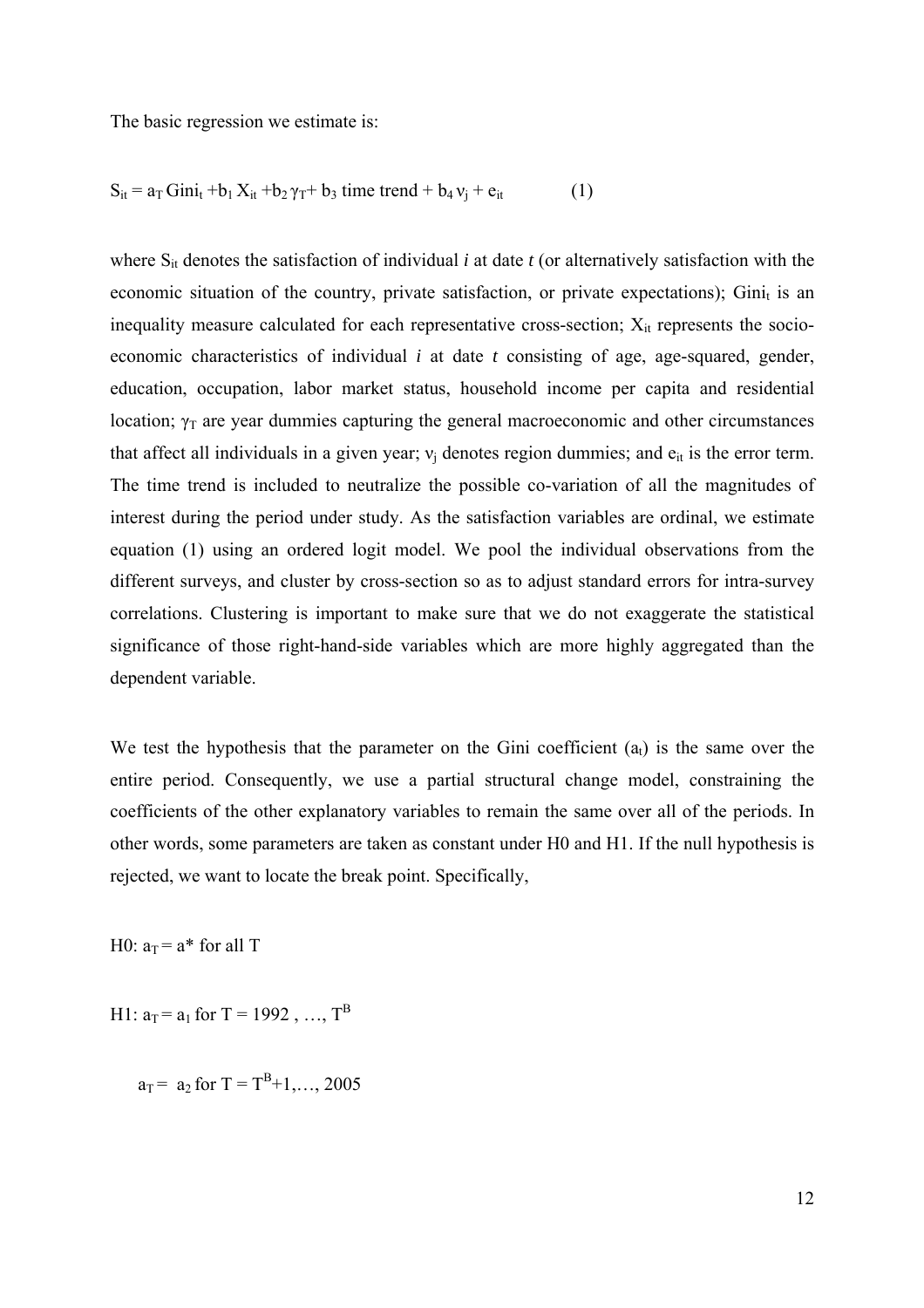We consider different values of  $T^B$  from 1993 to 2004, trimming the sample at about 15% (i.e. leaving at least 15% of the sample either before or after the break) and compute the Wald statistic for each value of  $T^B$  in order to test whether the regression coefficient on the Gini estimated over the sub-period [1992,  $T^B$ ] is equal to that estimated over the sub-period  $[T^B+1]$ , 2005]. We calculate the Wald statistic over all possible breakpoints and compare the maximal value with the relevant critical value (taken from Andrews 1993). If the *sup Wald* statistic is smaller than the critical value, the test does not reject the null hypothesis of zero breaks. If the maximal Wald statistic exceeds the critical value, the test rejects the null hypothesis of equal coefficients. We then divide the sample into two parts at the estimated breakpoint and carry out a parameter constancy test for each sub-sample. If the hypothesis of no break in the subsamples is not rejected, we estimate equation (1) separately for each sub-sample.

## **5. Results**

We start by estimating the impact of inequality on satisfaction, pooling the entire set of data. As shown in Table 2, inequality does not appear to exert any significant influence on country or private satisfaction, as in Guriev and Zhuravskaya (2007) for instance. The coefficient on private expectations however, is significantly positive, suggesting that income differentiation is interpreted in terms of opportunities.

We also check whether the satisfaction regressions yield results consistent with those in the literature with respect to the usual individual level correlates of well-being (see for example Di Tella et al., 2003). As expected, we find a U shaped relationship between age and satisfaction, and a positive correlation with income, education, and higher occupations. Men are happier than women, a frequent observation in Central and Eastern Europe and in Latin America, as opposed to Western Europe and the United States (Graham and Pettinato, 2002; Guriev and Zhuravskaya, 2007; Easterlin, 2008; Georgellis et al., forthcoming). People who live in rural areas are more satisfied and optimistic about their future standard of living than are inhabitants of urban agglomerations, who, in turn, are more satisfied than those who live in large cities. By contrast, individuals who live in rural areas view the situation of the country in a more pessimistic way.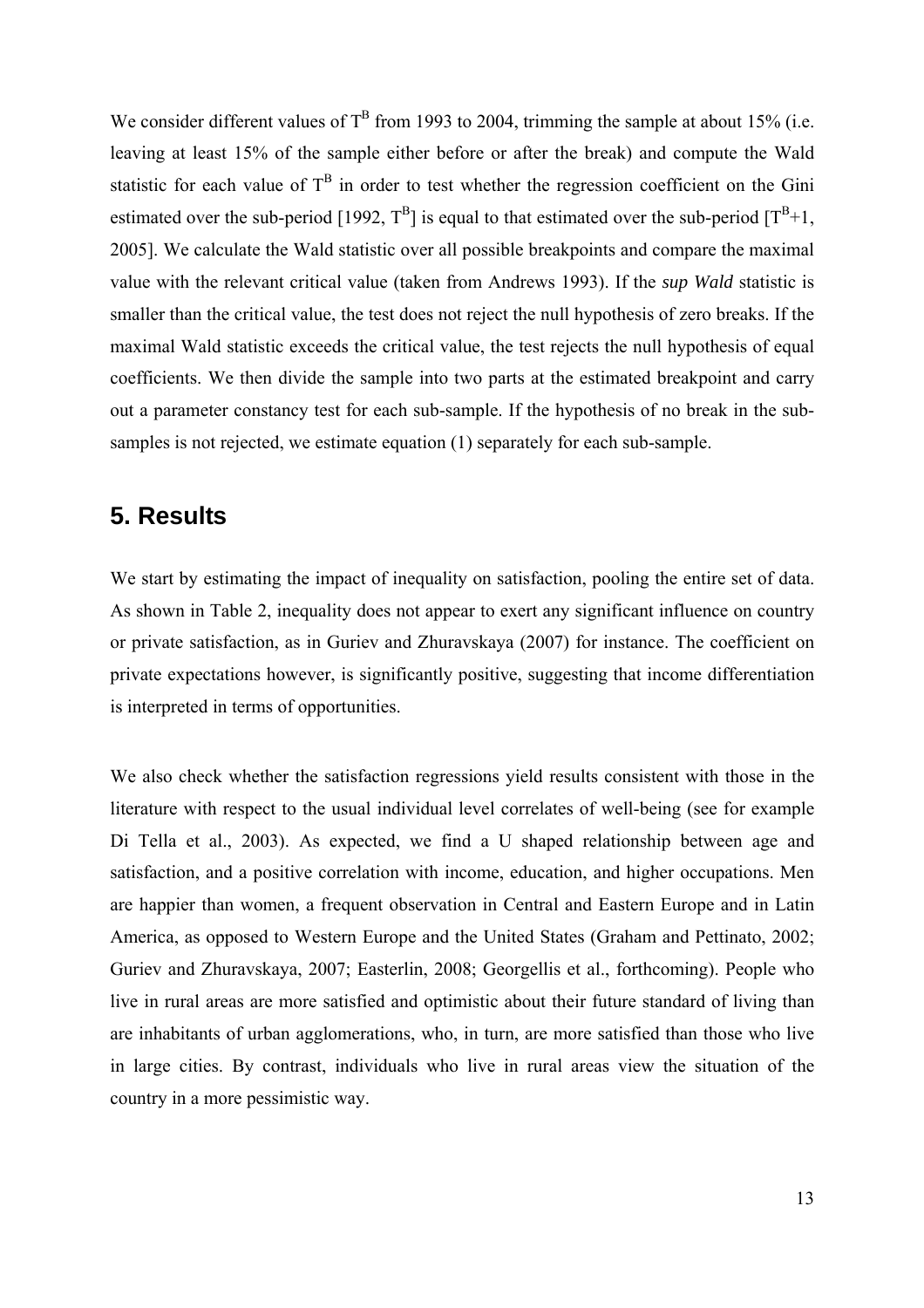We then try to identify a discontinuity in the relationship between income inequality and subjective attitudes. As explained above, we test for the existence of a possible breakpoint without imposing any specific date for the discontinuity.

For country satisfaction, the highest value of the Wald test is 16.93, corresponding to  $T^B$  = 1996 (the critical value is 8.85 at the 5% level). For the relationship between private expectations and inequality, the *sup-Wald* test is 9.86 and also occurs for  $T^B = 1996$ . With respect to the relation between private satisfaction and inequality, the tests do not allow to identify a breakpoint.<sup>8</sup> However, if we impose 1996 as a breakpoint, a simple Wald test on the Gini index leads to the rejection of the null hypothesis of parameter equality over the two periods (1992-1996 and 1997-2005). This test, based on an exogenously given date, is less powerful than the previous Wald test. We thus treat the results for private satisfaction with some caution. Finally, we perform a parameter constancy test for each of the sub-samples<sup>9</sup> and find no additional breaks.

Table 3 shows the estimation results for equation (1) of the three different satisfaction variables over the two sub-periods 1992-1996 and 1997-2005. The impact of the Gini coefficient on the evaluation of the country's situation is significantly positive before 1997 (column 1) and then significantly negative afterwards (column 2). Columns 3 and 4 show individuals' expectations regarding their living conditions. Our measure of inequality is significantly positively correlated with expectations up to 1997, but uncorrelated with it thereafter. This suggests that inequality is initially interpreted as an opening of new opportunities, but then loses this signification in the eyes of the population in the later stages of transition. Finally, private satisfaction is initially weakly influenced by inequality. In the second period, however, the coefficient on the Gini becomes significantly negative (columns

 $\overline{a}$ 

<sup>&</sup>lt;sup>8</sup> We believe that the relationship between private satisfaction and inequality is different from that between country satisfaction and inequality because private satisfaction mainly depends on personal circumstances and specific dynamics such as adaptation or a homeostatic mechanism of return to a baseline level, which partly isolate it from external circumstances such as the income distribution.

<sup>&</sup>lt;sup>9</sup> See Bai and Perron (1998).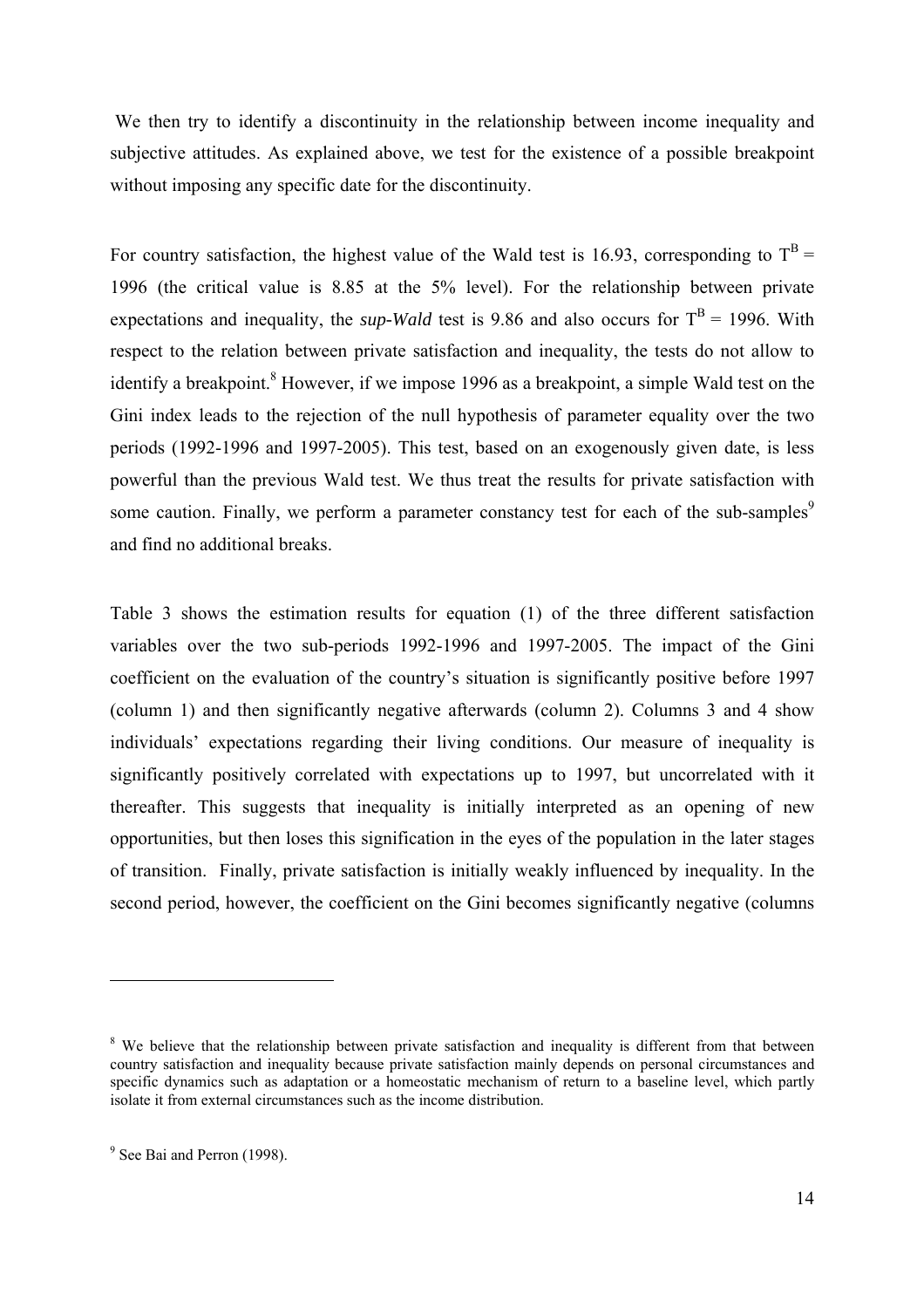5 and 6). Obviously, the interpretation of income inequality has changed over the period under consideration, with a visible turning point in 1997.

As we have already indicated, the subjective assessment of the country's situation is a political variable as much as a satisfaction variable. A natural question is thus whether the negative impact of the Gini coefficient on the country's satisfaction is reflected in political attitudes. In Section 2, we presented some evidence about changing attitudes towards the income distribution and the perception of corruption. To go further, we explore another question included in the CBOS survey: "*Can you describe your political opinions? Please, use the scale 1 to 7, 1 meaning left and 7 meaning right*". We assume that the percentage of the respondents who position themselves at the extreme left of the political scale approximately captures the radical rejection of liberal reforms. As illustrated in Figure 4, this percentage follows the rise in the Gini coefficient. It then drops after 2001, when the Rightwing party Law and Justice won the election with a strongly pro-redistributive and anticorruption program (see Section 3). These results suggest that the weakening tolerance for inequality does affect individuals' political attitudes.

#### *Robustness checks*

In order to make sure that the decline in country satisfaction and other subjective evaluations is actually due to the changing tolerance for inequality, we first assessed the influence of other macro-economic variables, such as GDP growth, unemployment and inflation. Table 4 includes alternatively each of these variables. It shows that including the annual rate of real GDP growth (panel A), the monthly rate of unemployment (panel B) or the monthly rate of inflation (panel C) does not alter the results concerning the impact of inequality on subjective attitudes.

Second, as the effect that we are trying to capture is the changing impact of inequality on satisfaction, we considered how inequality affects average levels of satisfaction over time. Because satisfaction is an ordinal variable, a good measure of average satisfaction can be obtained by estimating date fixed effects in the regression of satisfaction. We thus first estimated the coefficients on wave fixed effects from an ordered logit regression of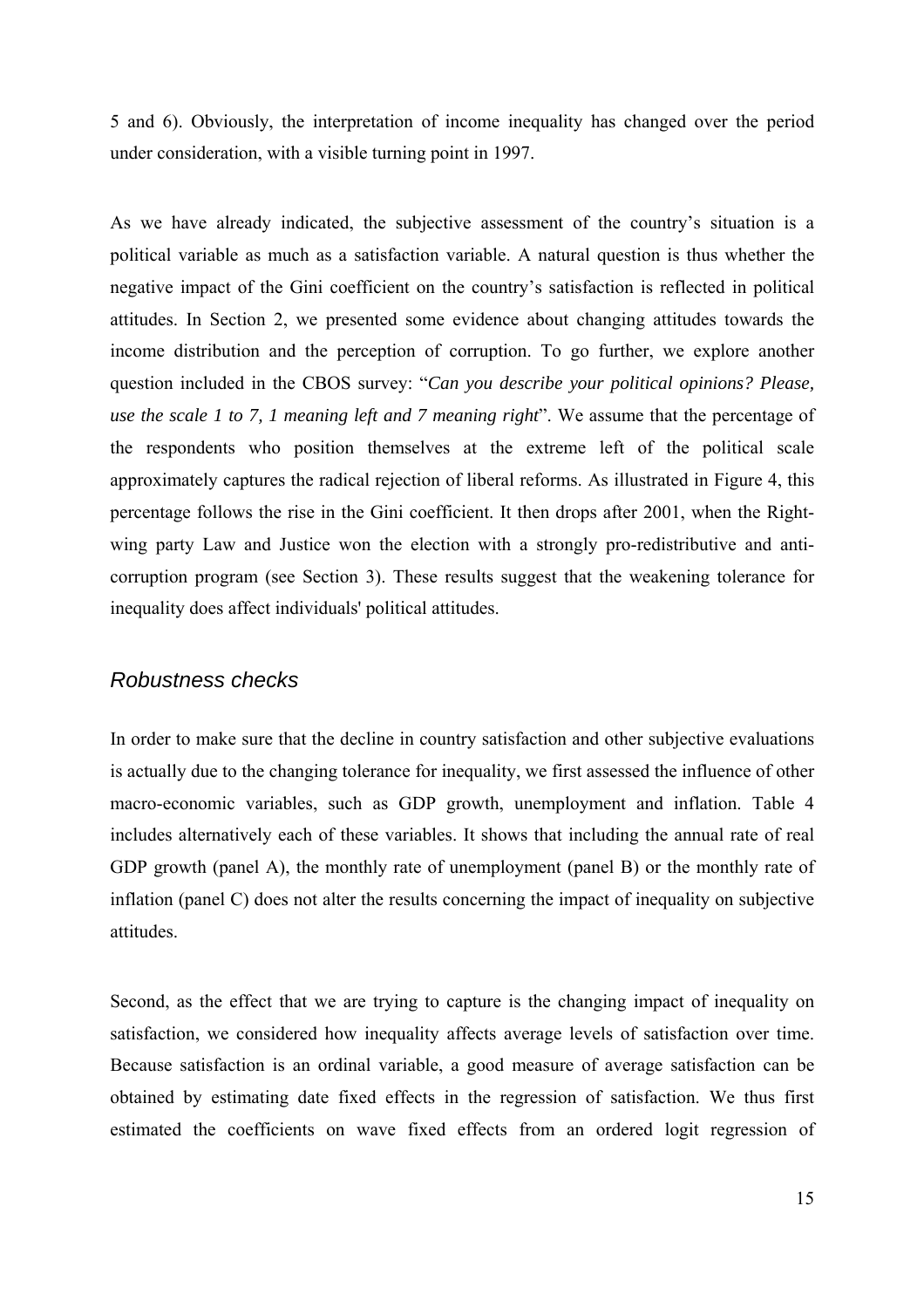satisfaction, controlling for all individual level characteristics (gender, age, age-squared, education, residential location, employment status, occupation, and regional dummies). We then ran an OLS regression of this measure of average satisfaction against the Gini coefficient (based on 82 observations corresponding to the number of surveys).

The results are presented in Table 5. They are consistent with the previous results obtained with individual data: the effect of income inequality is significantly positive up to 1997 and negative thereafter. The results are unaffected by the inclusion of additional controls, such as the monthly rate of unemployment or the monthly rate of inflation. Columns (1) and (2) show that the effect of unemployment on country satisfaction is similar to that of income inequality: it is positive in the first period, and negative in the second period. This is not particularly surprising, as unemployment can be viewed as another facet of inequality. The initial rise in unemployment may have been interpreted in a positive way as reflecting a necessary process of industrial restructuring required for future growth, whereas the subsequent deepening of layoffs produced a more pessimistic evaluation. Finally, the coefficients on the monthly rate of inflation are mostly insignificant.

We then checked for a possible effect of seasonality by including monthly dummies. Table 6 shows that their inclusion does not affect the results.

We also asked whether the changing tolerance for inequality is due to the reduced importance of the welfare state. The tolerance for inequality certainly depends on the extent of redistribution and social protection. Keane and Prasad (2002), following Garner and Terrel (1998), argued that in Poland at the beginning of transition substantial social transfers compensated for increasing wage inequality. The mechanisms of social transfers were thus critical in ensuring political support for reform. Their period of observation stops in 1997, but official statistics show that the share of social expenditure in GDP has remained stable at around 23% since 1997. Hence, the changing tolerance for inequality does not seem to be associated with the withering away of the welfare state.

Finally, we verified that the results are robust to the use of alternative measures of inequality. It could be argued that people have more local views of the income distribution and that the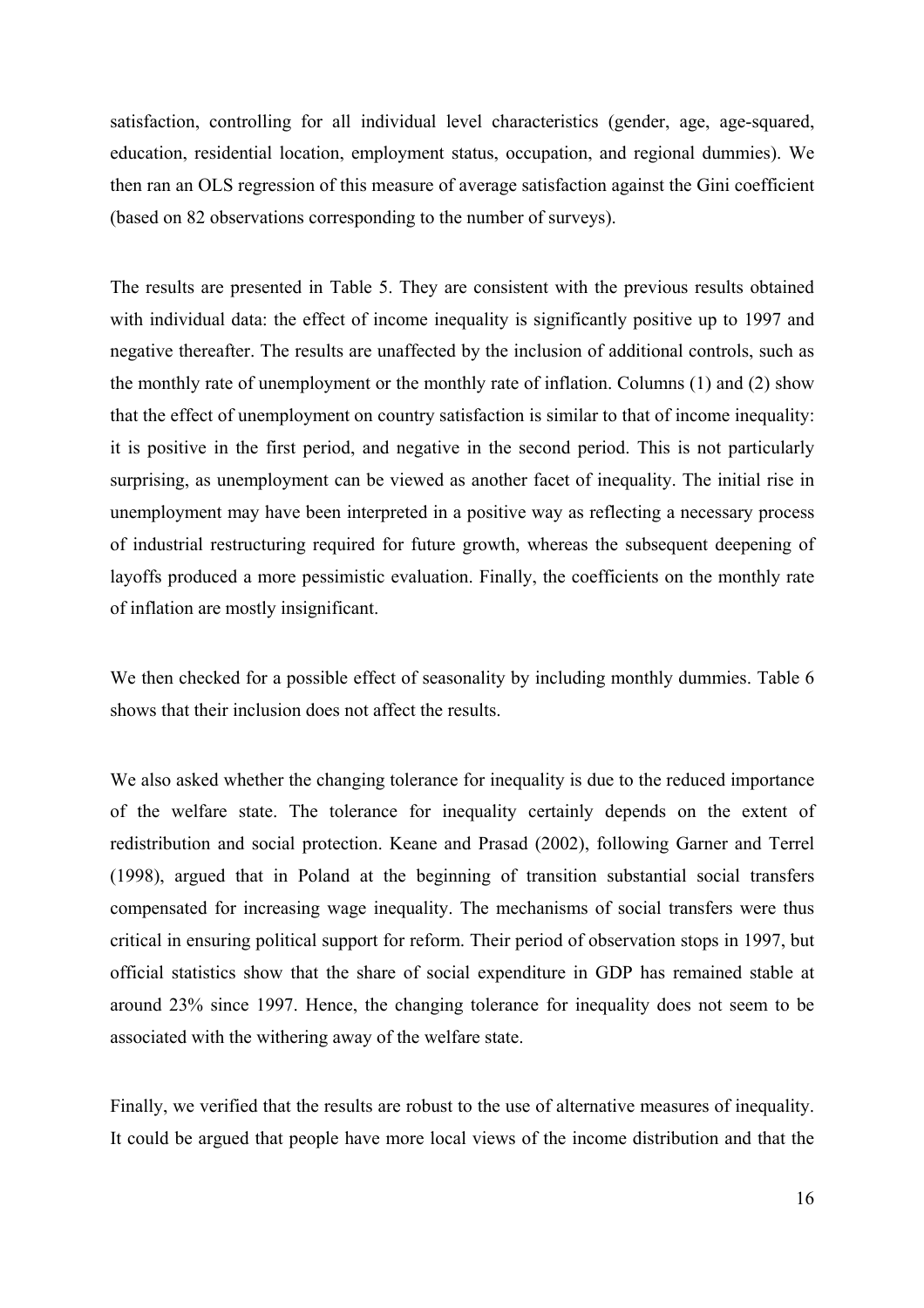Gini coefficient calculated at the country level does not measure the level of inequality that is actually perceived. We thus calculate income inequality for different residential locations: large cities (over 100 000 inhabitants), smaller cities and rural areas. As shown in Table 7, the results are unchanged with this new inequality measure: the sign of the Gini coefficient changes after 1996 in the regression of country satisfaction; inequality stops informing expectations starting in 1997, and private satisfaction falls with inequality after 1996.

We have also checked that the same pattern holds when inequality is measured as the standard deviation of log household income for each cross section: in the estimation of country satisfaction, the coefficient on this measure is  $0.001***$  before 1997 and  $-0.001**$  after 1996; in the estimation of private expectations, the coefficient is 0.002\*\*\* before 1997 and 0.000 thereafter. Finally, in the estimation of private satisfaction, the coefficient is 0.000 before 1997 and -0.001\*\*\* afterwards.

These results confirm that the parallel processes of income growth and inequality were initially well accepted by Poles, who might have seen them as a promise of future shared gains. However, by the late mid-1990s, these high expectations seem to have given way to more negative attitudes fed by the rising intolerance for income inequality, the continued rise in GDP notwithstanding.

# **6. Conclusion**

This paper provides evidence of the influence of income inequality on individuals' views of the economic situation of the country, which can partly be interpreted as a measure of support for reforms. Income inequality was initially perceived as a positive signal of increased opportunities, but after a couple of years of rapid economic transformation, unfulfilled expectations and diminishing patience brought about a change in attitudes: growing inequality started to undermine satisfaction. Individuals seem to have become disappointed with transformation and skeptical about the legitimacy of the enrichment of reform winners. Various public opinion surveys confirm the changing popular opinions about the degree of corruption in the country and the desirability of high pay-offs in certain professions. Hence, the turning point in the tolerance for income inequality seems to come with the increasingly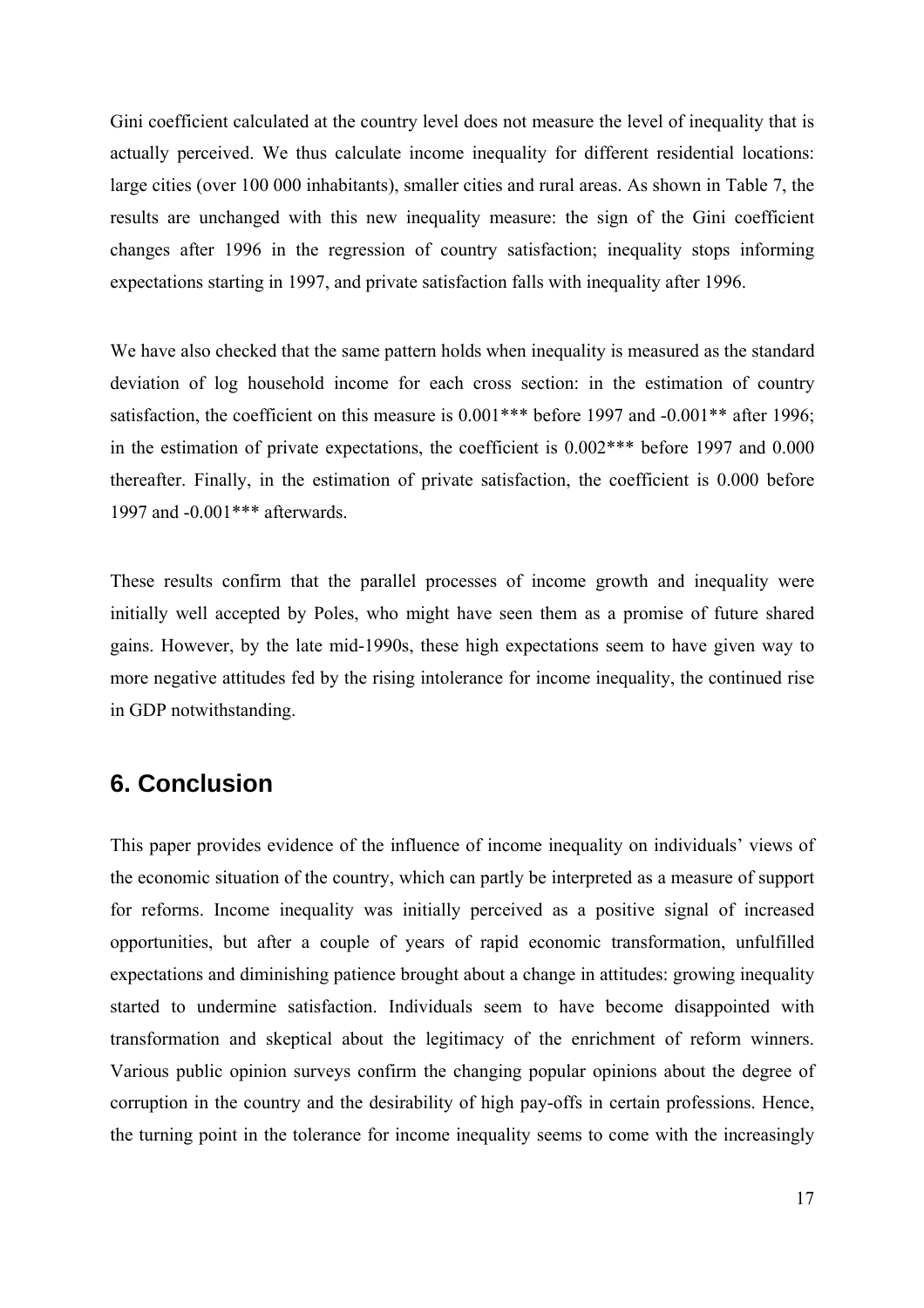wide perception that the process that generates income distribution is itself unfair.

The findings of this paper constitute a link between the literature on subjective well-being and the political economy literature focusing on inequality and growth. It provides, from the "internal" subjective point of view of citizens, some evidence of the mechanism, hypothesized for instance by Acemoglu and Robinson (2000, 2002) or Perotti (1996), that growth that is accompanied by inequality generates dissatisfaction and, as such, carries the menace of social instability.

The results obtained in this paper offer a number of lessons for developing and transition countries: if it is important for governments to rapidly exploit the initial "window of opportunity" for reforms, it is also crucial that they adopt redistributive policies early on in the process, in order to ensure durable popular support for reforms. But the lesson can be extended to developed countries, as it stresses the importance to ensure that the functioning of the market and the process of income distribution are perceived as fair and transparent.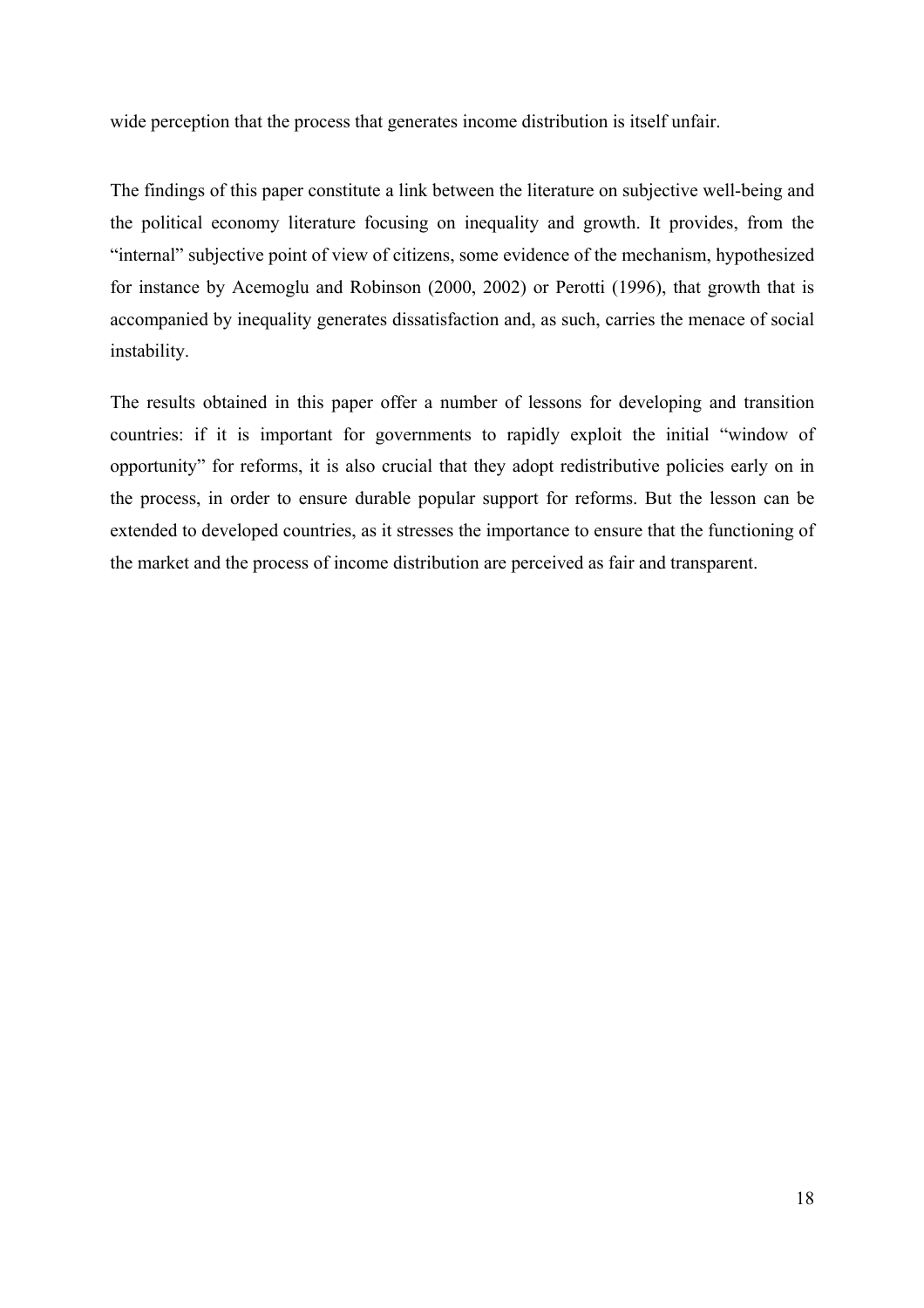# **References**

- Acemoglu, D. and Robinson, J. A., 2000. 'Why did the West extend the franchise? Democracy, inequality, and growth in historical perspective', The Quarterly Journal of Economics 115(4), 1167-119.
- Acemoglu, D. and Robinson, J. A., 2002. 'The political economy of the Kuznets curve', Review of Development Economics 6(2), 183-203.
- Alesina, A. and Fuchs-Schuendeln, N., 2007. 'Good Bye Lenin (or not?) The effect of communism on people's preferences,' American Economic Review 97, 1507-1528.
- Alesina, A. and Angeletos, G-M., 2005. 'Fairness and redistribution: US versus Europe', American Economic Review 95, 913-35.
- Alesina, A. and la Ferrara, E., 2005. 'Preferences for redistribution in the land of opportunities', Journal of Public Economics 89, 897-931.
- Alesina, A., Di Tella, R. and MacCulloch, R., 2004. 'Inequality and happiness: Are Europeans and Americans different?', Journal of Public Economics 88, 2009–2042.
- Alesina, A. and Perotti, R., 1996. 'Income distribution, political instability, and investment', European Economic Review 40(6), 1203-1228.
- Alesina, A. and Rodrik, D., 1994. 'Distributive politics and economic growth', The Quarterly Journal of Economics 109(2), 465-90.
- Andrews, D.W.K., 1993. 'Test for parameter instability and structural change with unknown change point', Econometrica 61(4), 821-856.
- Bai, J. and Perron, P., 1998. 'Estimating and testing linear models with multiple structural changes', Econometrica 66 (1), 47-78.
- Brainerd, E., 1998. 'Winners and losers in Russia's economic transition', American Economic Review 88, 1094-1116.
- CBOS, 2003. 'Attitudes towards income inequality', Warsaw.
- CBOS, 2004. 'The perception of corruption in Poland', Warsaw.
- Clark, A., Frijters, E. P. and Shields, M., 2008. 'Relative Income, Happiness and Utility: An Explanation for the Easterlin Paradox and Other Puzzles', Journal of Economic Literature 46, 95-144.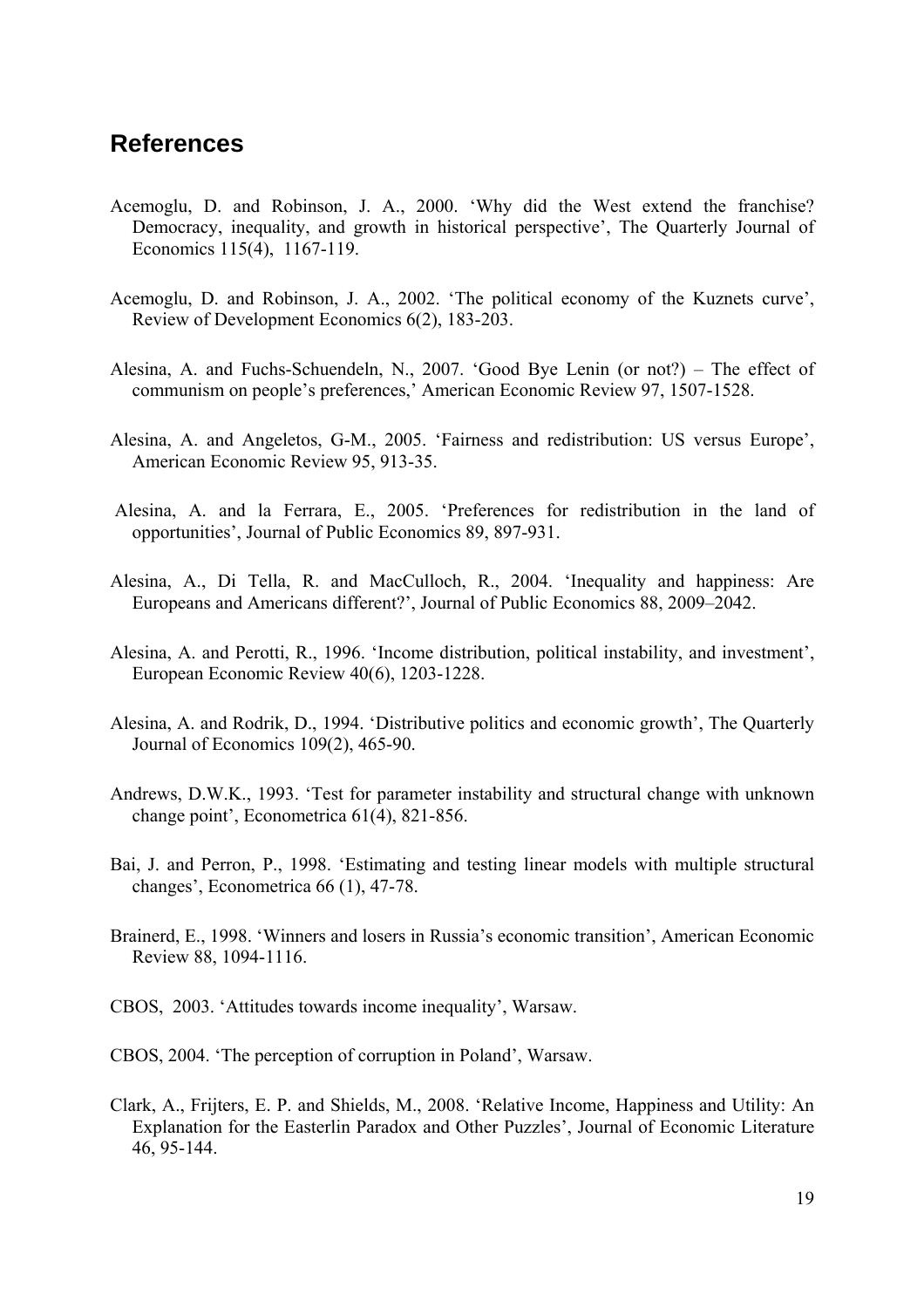- Deininger, K. and Squire, L., 1996. 'A new data set measuring income inequality', World Bank Economic Review 10 (3), 565-591.
- Denisova, I., Markus, E. and Zhuravskaya, E., 2008. 'What Russians think about transition: Evidence from RLMS survey', CEFIR and NES working paper n°113.
- Desai, R. M. and Olofsgärd, A., 2006. 'Political constraints and public support for market reform'. IMF Staff Papers, 53.
- Di Tella, R, MacCulloch, R. and Oswald, A., 2003. 'The macroeconomics of happiness', Review of Economics and Statistics 85(4), 809–827.
- Di Tella, R, MacCulloch, 2008. 'Gross national happiness as an answer to the Easterlin Paradox?', Journal of Development Economics, 86, 22-42.
- Easterlin, R., 2001. 'Income and happiness: a unified theory', Economic Journal 111, 1-20.
- Easterlin, R., 2008. 'Lost in transition; Life satisfaction on the road to capitalism', IZA DP 3409.
- Easterlin, R. and Zimmermann, A., forthcoming. 'Life satisfaction and economic conditions in East and West Germany pre- and post- unification', IZA DP 2494, Journal of Economic Behavior and Organization.
- Ferrer-i-Carbonell, A., 2005. 'Income and well-being: An empirical analysis of the comparison income effect', Journal of Public Economics 89, 997-1019.
- Fong, Ch., 2001. 'Social preferences, self-interest, and the demand for redistribution', Journal of Public Economics 82, 225-246.
- Freedom House 'Nations in Transit', 2005, htttp://www.freedomhouse.org/
- Frijters, P., Haisken-de-New, J. and Shields, M., 2004. 'Money does matter! Evidence from increasing real income and life satisfaction in East Germany following reunification', American Economic Review 94(3).
- Garner, T. and Terrell, K., 1998. 'A Gini Decomposition of inequality in the Czech and Slovak Republics during the transition', Economics of Transition 6(1), 23-46.
- Georgellis Y., Tsitianis, N. and Ping Yin, Y., forthcoming, 'Personal values as mitigating factors in the link between income and life satisfaction: Evidence from the European Social Survey', Social Indicators Research.
- Graham, C. and Pettinato, S., 2002. 'Frustrated achievers: winners, losers, and subjective well being in new market economies', Journal of Development Studies 38, 100–140.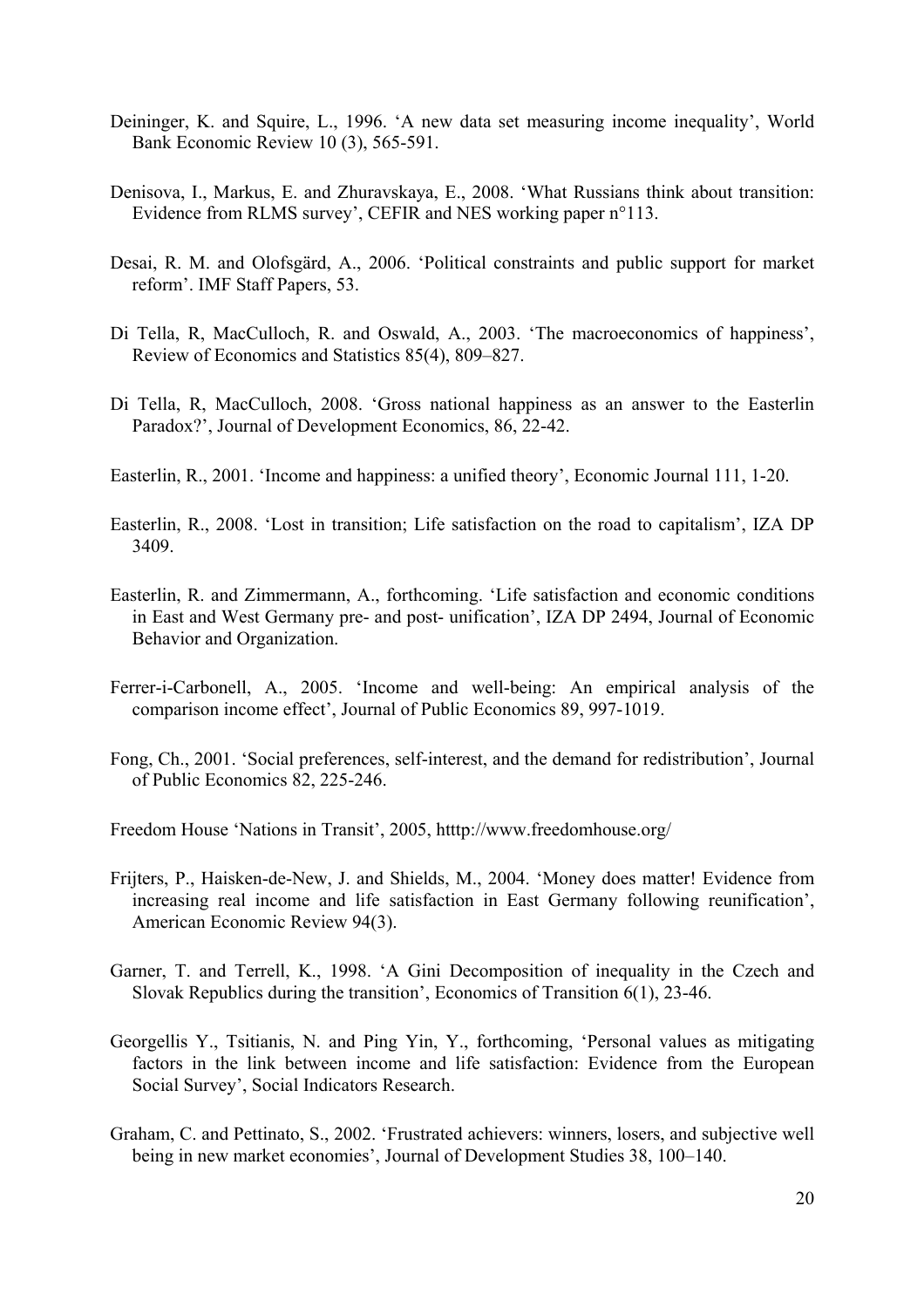- Guriev, S.M. and Zhuravskaya, E.V., 2008, '(Un)Happiness in Transition'. Available at SSRN: http://ssrn.com/abstract=1077709.
- Hirschman, A. and Rothschild, M., 1973. 'The changing tolerance for income inequality in the course of economic development', Quarterly Journal of Economics 87, 544-566.
- Kalbarczyk, M., 2006. 'Income and satisfaction: panel data analysis for Poland and England', Warsaw University, Faculty of Economic Science.
- Keane, M. and Prasad, E., 2006. 'Inequality, transfers and growth: new evidence from the economic transition in Poland', Review of Economics and Statistics 84(2), pp. 324-341.
- Kornai, J., 2006. 'The great transformation of Central Eastern Europe', Economics of Transition 14(2), 207-244.
- Krastev, I., 2007. 'The strange death of the liberal consensus', Journal of Democracy 18 (4).
- Kuznets S., 1955, "Economic growth and income inequality", American Economic Review, vol. 45, n<sup>o</sup> 1, p. 1-28.
- Milanovic, B., 1998. 'Income, inequality, and poverty during the transition from planned to market economy. The first comprehensive review of social effects of transition in 18 countries'. World Bank Regional and Sectoral Studies.
- Milanovic, B., 1999. 'Explaining the increase in inequality during the transition'. Economics of Transition 7(2), 299-341.
- Perotti E., 1996, "Growth, income distribution, and democracy: what the data day", Journal of Economic Growth, 1, 149-187.
- Persson, T. and Tabellini, G., 1994. 'Is inequality harmful for growth?', American Economic Review 8, 600–621.
- Ravallion, M. and Lokshin, M., 2000. 'Who wants to redistribute? The tunnel effect in 1990s Russia', Journal of Public Economics 76(1), 81-104.
- Sachs, J., 1993. Poland's jump to the market economy (Lionel Robbins Lectures), Boston: The MIT Press .
- Sanfey, P. and Teksoz, U., 2007. 'Does transition make you happy?', Economics of Transition 15(4), 707-731.
- Senik, C., 2004. 'When information dominates comparison. Learning from Russian subjective panel data', Journal of Public Economics 88 (9-10), 2099-2133.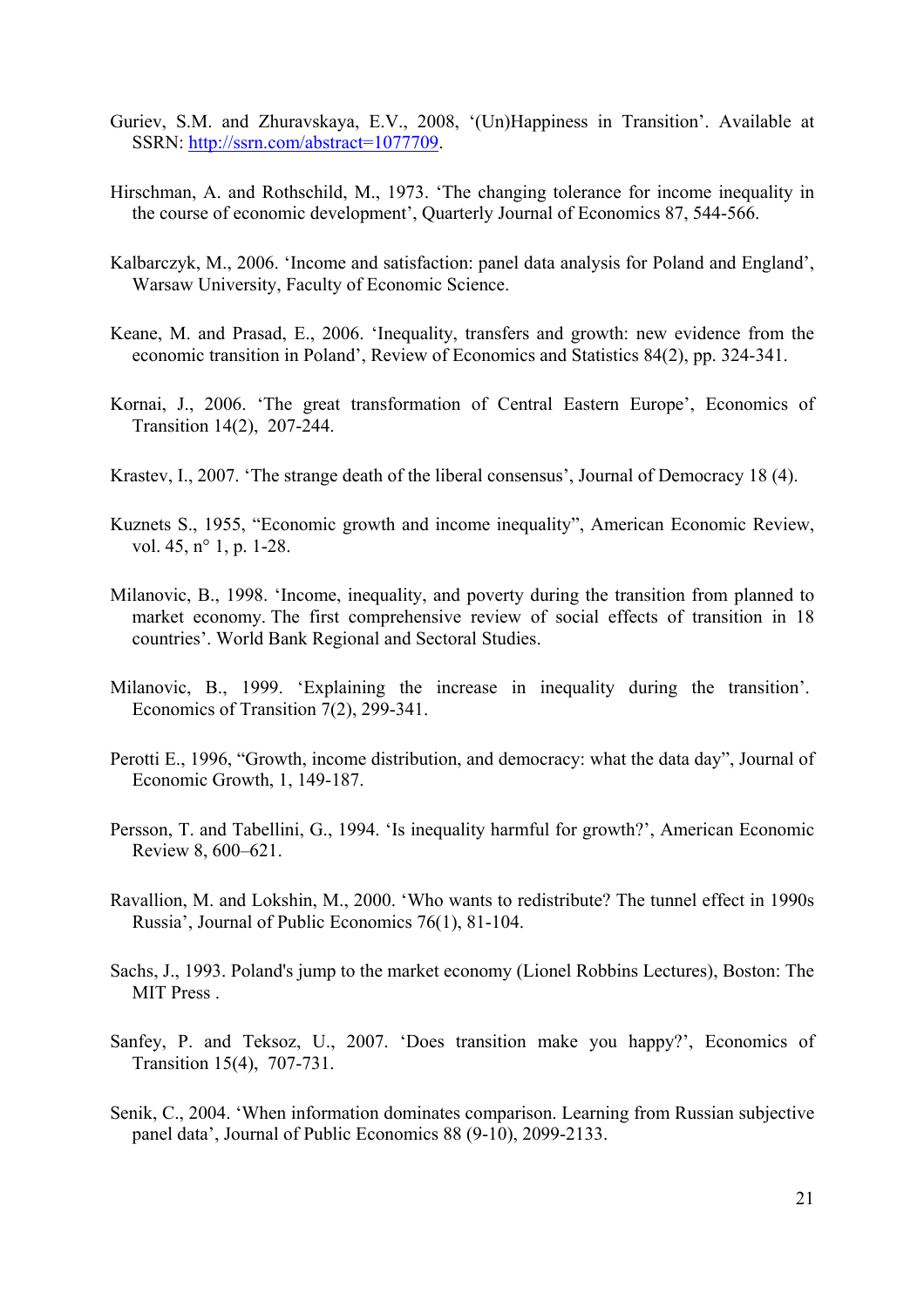- Senik, C., 2005, "What can we learn from subjective data ? The case of income and wellbeing", Journal of Economic Surveys 19 (1), 43-63.
- Senik, C., forthcoming, 'Ambition and jealousy. Income interactions in the "old" Europe versus the "new" Europe and the United States', Economica.
- Stevenson Betsey and Justin Wolfers, 2008, "Economic growth and subjective well-being: reassessing the Easterlin Paradox", Brookings Papers on Economic Activity, Spring.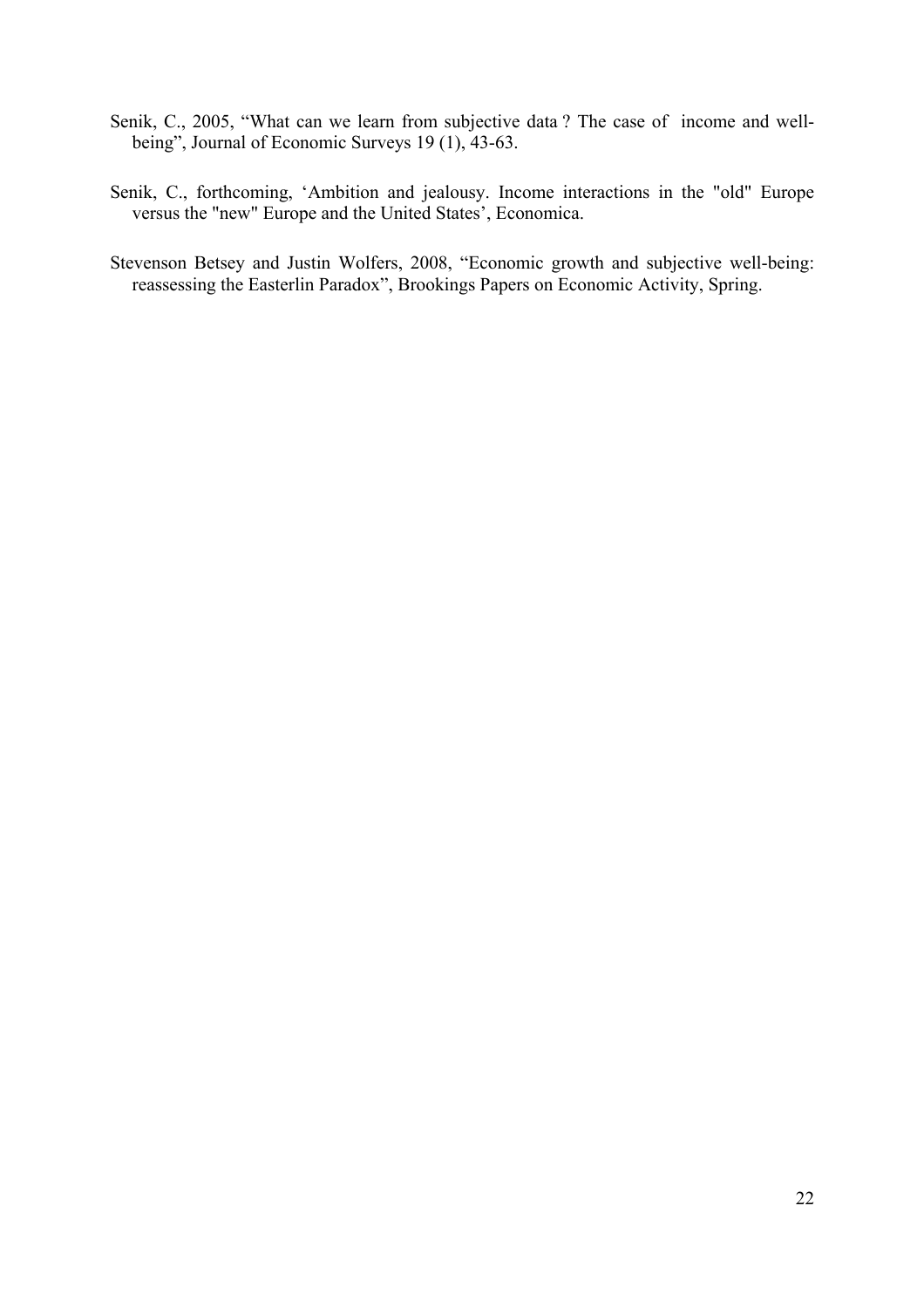

Fig. 1. Satisfaction variables, real GDP and the Gini coefficient, 1992-2005 (yearly averages)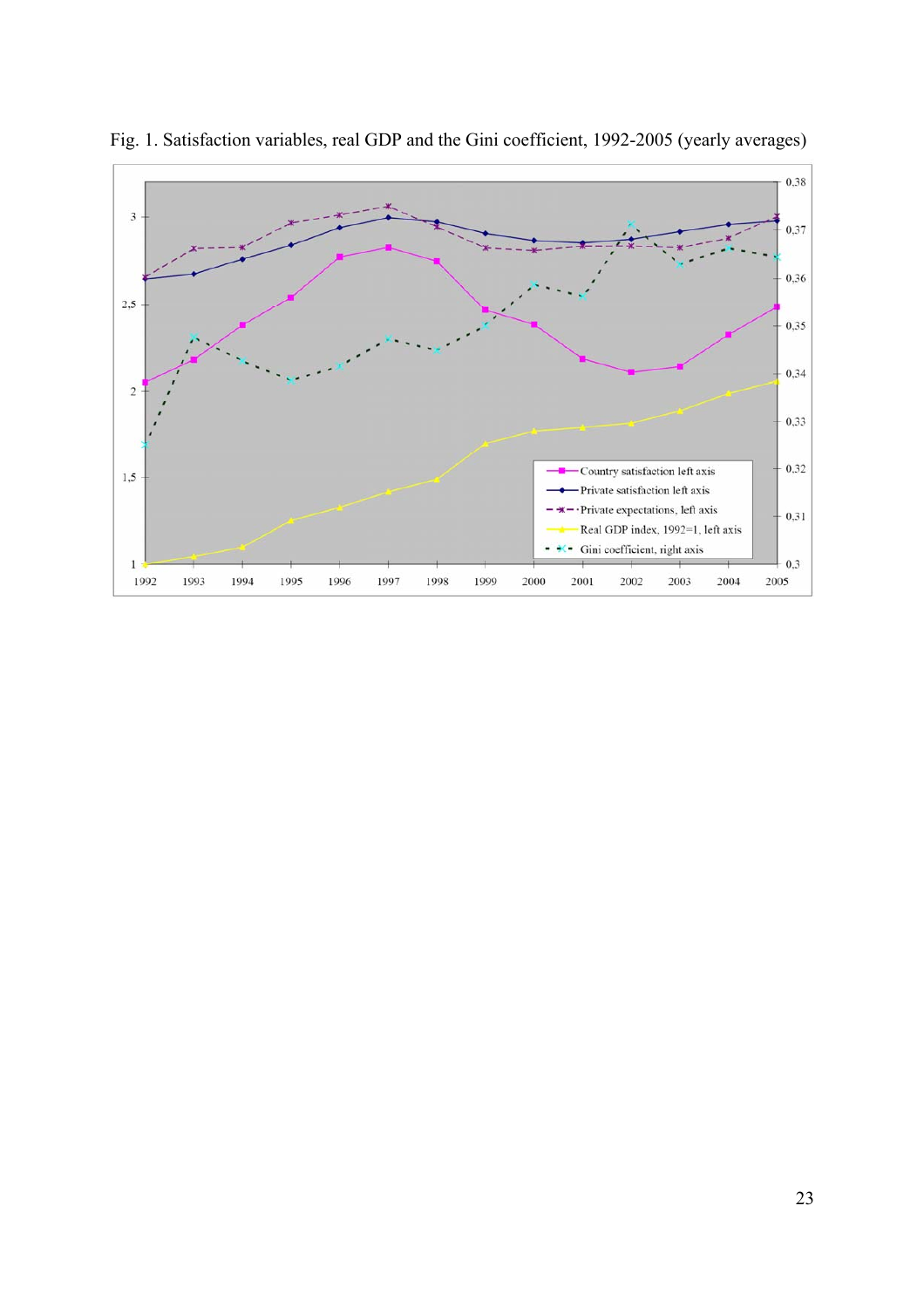

Fig. 2. Opinions concerning income inequality: Poland 1994-2003 (%)

Percentage of people who agree with the statements indicated in the legend. Source: CBOS (2003).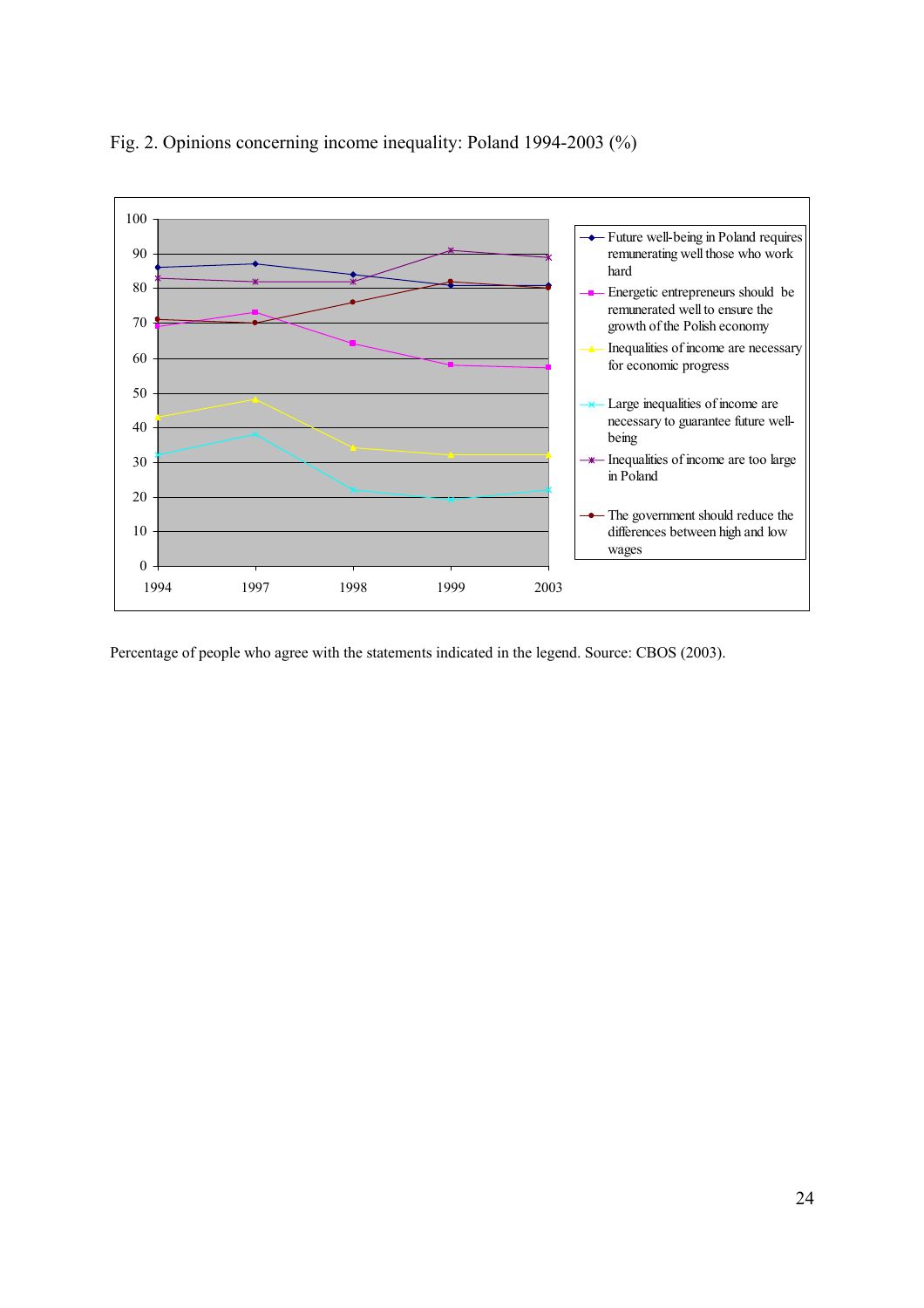



Percentage of people who answer positively the following question: 'In your opinion, how important is the corruption problem in Poland: very important/rather important/not very important/not important". Source: CBOS (2004).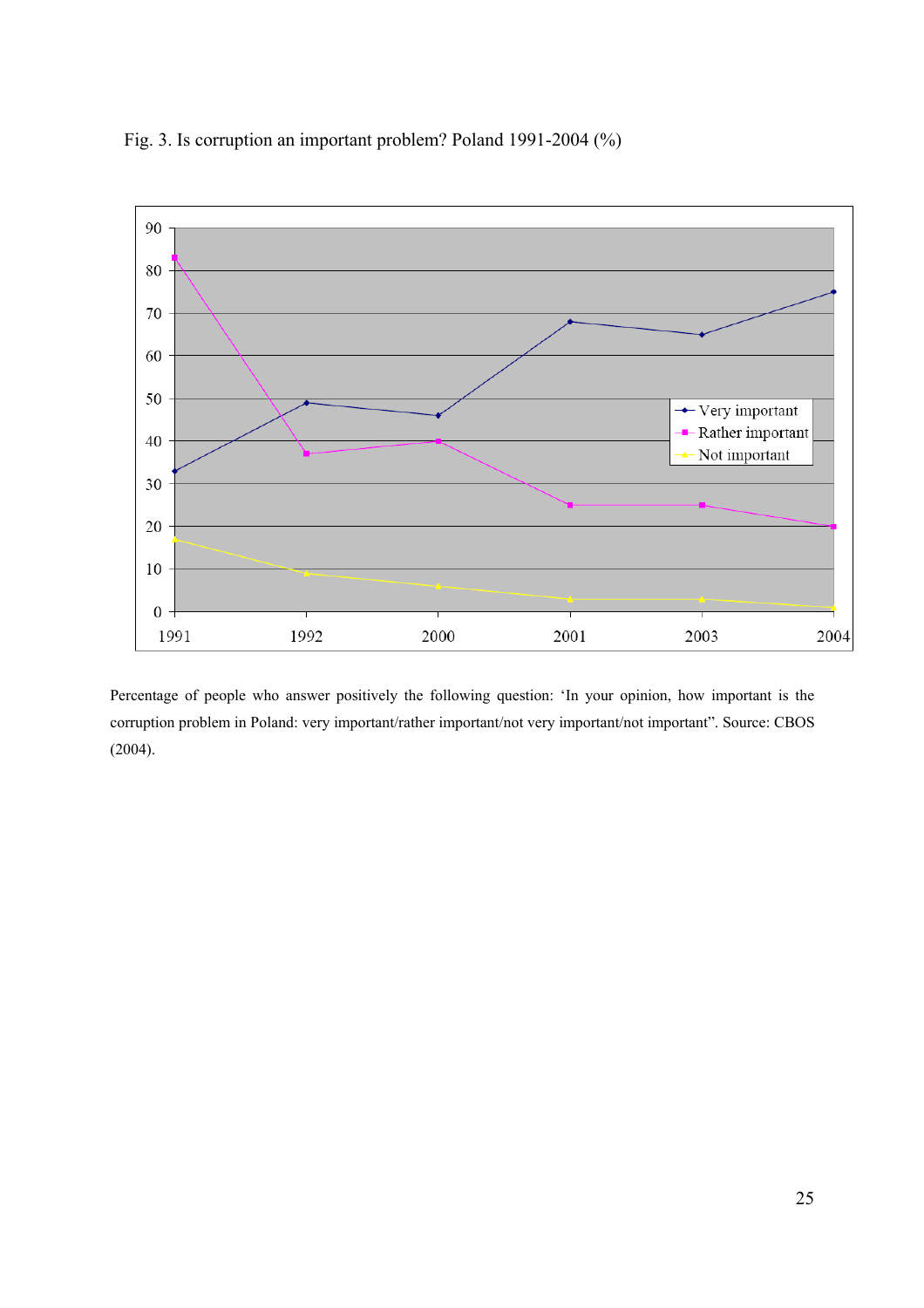![](_page_25_Figure_0.jpeg)

Figure 4. Income inequality (Gini) and percentage of respondents identifying themselves as extreme left.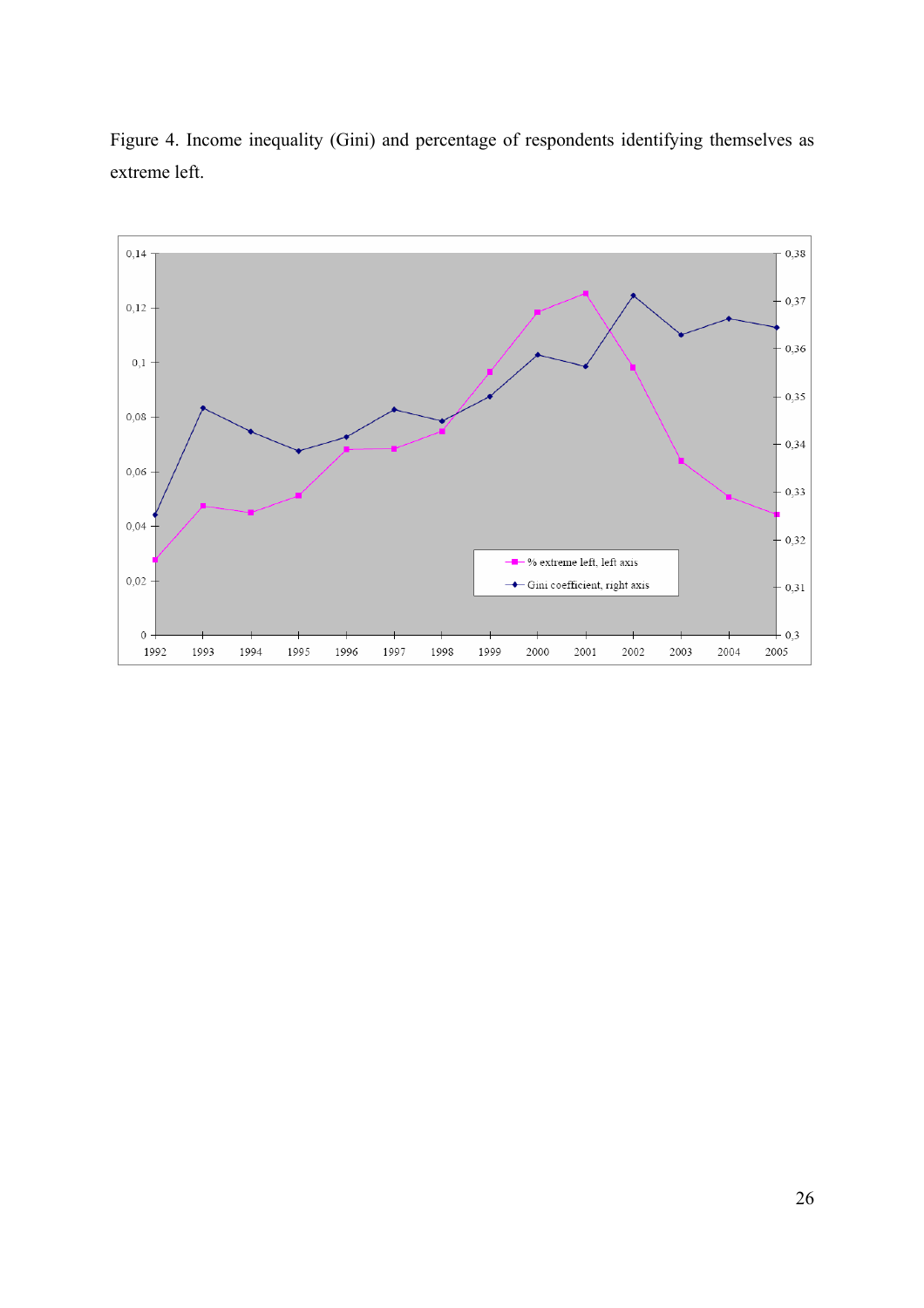|                   | 1991                     | 1993                         | 1997                     | 2001  | 2005  |
|-------------------|--------------------------|------------------------------|--------------------------|-------|-------|
| Left-wing parties | 11.99                    | 27.69                        | 31.87                    | 41.04 | 15.31 |
| Liberal parties   | 19.81                    | 14.58                        | 13.37                    | 15.78 | 26.59 |
| AWS               | $\overline{\phantom{0}}$ | $\qquad \qquad \blacksquare$ | 33.83                    | 5.60  |       |
| Agrarian parties  | 14.14                    | 17.77                        | 7.31                     | 8.98  | 6.96  |
| Samoobrona        | $\overline{\phantom{a}}$ | 2.78                         | 0.08                     | 10.20 | 11.41 |
| PC/PiS            | 8.71                     | 4.42                         | $\overline{\phantom{a}}$ | 9.50  | 26.99 |
| Other right**     | 21.98                    | 11.18                        | 5.56                     | 7.87  | 7.97  |
|                   |                          |                              |                          |       |       |

Table 1: Parliamentary election scores of the main Polish political parties.1991-2005

Source: Our calculations based on data from the State Electoral Commission (http://www.pkw.gov.pl/). Left-wing parties include SLD, Unia Pracy and SdPl. Agrarian parties include PSL and PSL-Porozumienie Ludowe. Liberal parties include UD/UW/PD, KLD and PO. AWS was a large coalition of right-wing parties around the Solidarity trade union. Other right includes mostly right-wing Catholic parties, and some radically anti-communist and populist parties. See the description of Polish political parties in the Appendix for more details.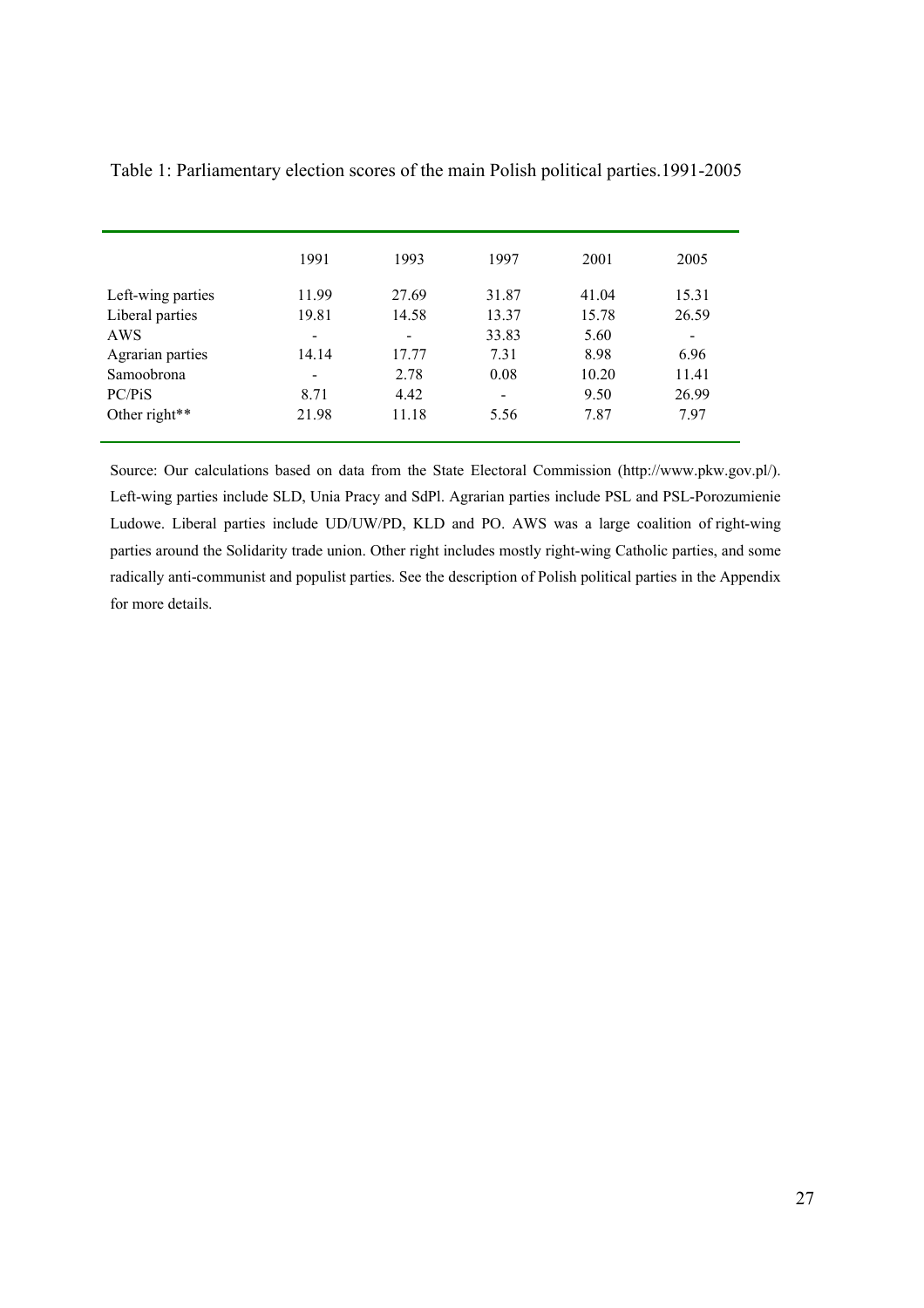|                      | Country satisfaction | Private satisfaction | Private expectations |
|----------------------|----------------------|----------------------|----------------------|
|                      | (1)                  | (2)                  | (3)                  |
| Gini                 | 0.159                | $-0.949$             | 4.951***             |
|                      | [1.891]              | [0.918]              | $[1.570]$            |
| Gender               | $-0.061***$          | $-0.098***$          | $-0.117***$          |
|                      | [0.021]              | [0.014]              | [0.017]              |
| Age                  | $-0.031***$          | $-0.090***$          | $-0.077***$          |
|                      | [0.003]              | [0.005]              | [0.005]              |
| Age-squared          | $0.000***$           | $0.001***$           | $0.001***$           |
|                      | [0.000]              | [0.000]              | [0.000]              |
| Log household income | $0.334***$           | $1.277***$           | $0.335***$           |
|                      | $[0.016]$            | [0.018]              | [0.019]              |
| Time trend           | 0.003                | $-0.004$             | 0.010                |
|                      | [0.008]              | [0.003]              | [0.008]              |
| Education            | $0.117***$           | $0.293***$           | $0.052***$           |
|                      | [0.024]              | [0.017]              | [0.019]              |
| Unemployed           | $-0.032$             | $-0.537***$          | 0.007                |
|                      | [0.028]              | [0.042]              | [0.037]              |
| Pensioners           | $-0.110***$          | $-0.611***$          | $-0.222***$          |
|                      | [0.023]              | [0.030]              | $[0.031]$            |
| Farm                 | $-0.173***$          | $-0.050$             | $-0.051$             |
|                      | [0.034]              | [0.048]              | [0.041]              |
| Unqualified worker   | $-0.085**$           | $-0.319***$          | $-0.151***$          |
|                      | [0.034]              | [0.040]              | [0.043]              |
| Qualified worker     | $-0.019$             | $-0.112***$          | $-0.056**$           |
|                      | [0.031]              | [0.030]              | [0.028]              |
| Not working          | $0.133***$           | $-0.159***$          | $0.104**$            |
|                      | [0.039]              | [0.039]              | [0.046]              |
| Higher professions   | $0.189***$           | $0.308***$           | $0.138***$           |
|                      | [0.038]              | [0.035]              | [0.037]              |
| Entrepreneur         | 0.041                | $0.453***$           | $0.381***$           |
|                      | [0.047]              | [0.049]              | [0.051]              |
| Students             | $0.211***$           | $0.161***$           | $-0.165***$          |
|                      | [0.041]              | [0.059]              | [0.055]              |
| Rural                | $-0.152***$          | $0.236***$           | $0.076***$           |
|                      | [0.022]              | [0.021]              | [0.022]              |
| Large city           | $-0.022$             | $-0.196***$          | $-0.042*$            |
|                      | [0.025]              | [0.022]              | [0.025]              |

Table 2. Estimations of satisfaction variables. Whole sample. Ordered logit.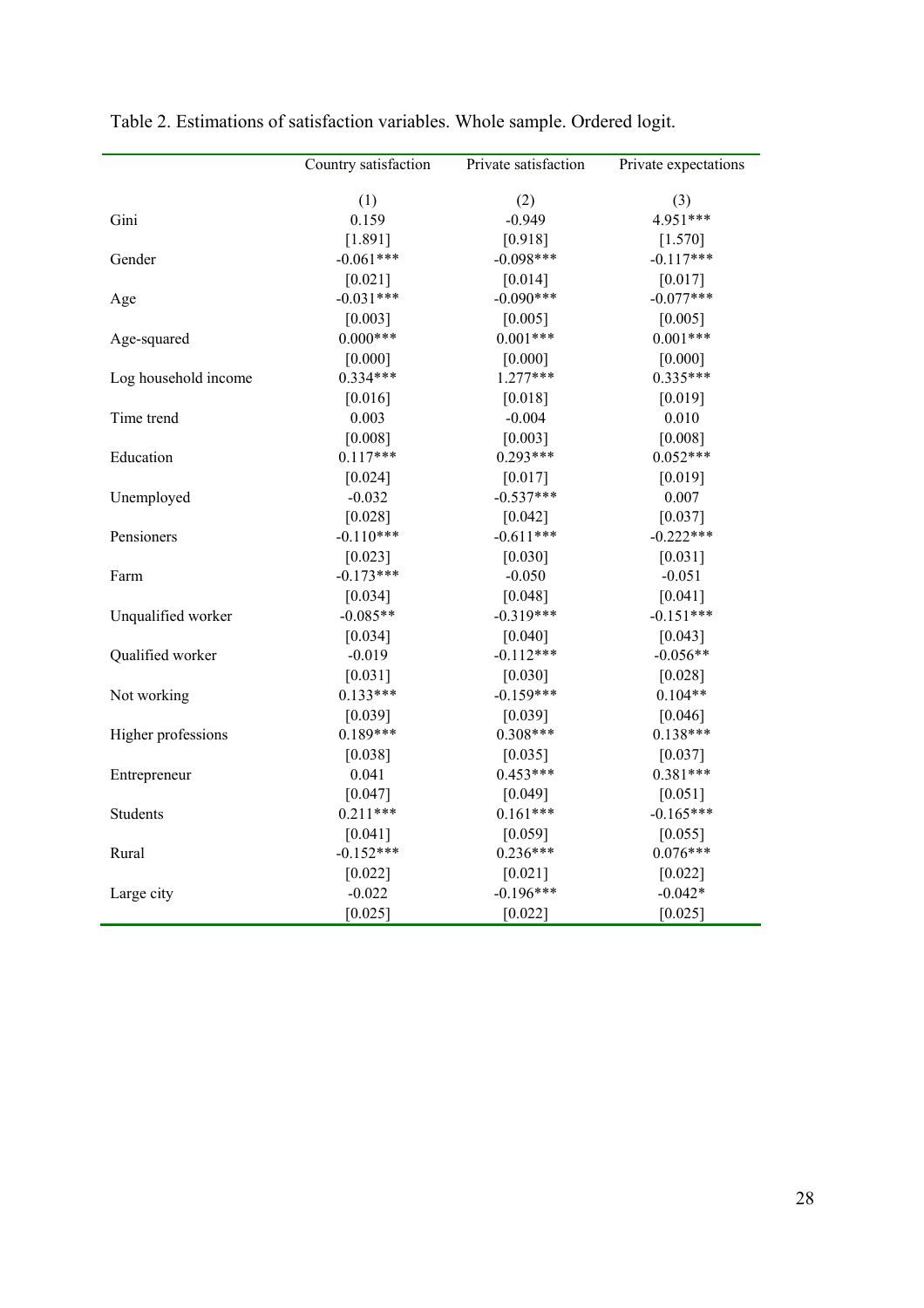|                  | Country satisfaction | Private satisfaction | Private expectations |
|------------------|----------------------|----------------------|----------------------|
|                  |                      |                      |                      |
|                  | (1)                  | (2)                  | (3)                  |
| West             | $-0.076**$           | $-0.169***$          | $0.055*$             |
|                  | $[0.031]$            | $[0.030]$            | [0.030]              |
| Centre-West      | $-0.017$             | 0.024                | $-0.097**$           |
|                  | [0.030]              | [0.026]              | [0.038]              |
| Centre           | $-0.132***$          | $-0.210***$          | $-0.083***$          |
|                  | [0.029]              | [0.024]              | [0.027]              |
| East             | $-0.204***$          | $0.050*$             | $-0.136***$          |
|                  | [0.039]              | [0.029]              | [0.039]              |
| South-east       | $-0.083***$          | $0.061*$             | $-0.172***$          |
|                  | [0.030]              | [0.032]              | [0.030]              |
| South-west       | $0.149***$           | $0.126***$           | $-0.022$             |
|                  | [0.031]              | [0.027]              | [0.033]              |
| cut1:Constant    | 0.916                | 0.070                | 2.955                |
|                  | [3.101]              | [1.130]              | [3.303]              |
| cut2:Constant    | 3.387                | $2.036*$             | 4.797                |
|                  | [3.104]              | [1.128]              | [3.298]              |
| cut3:Constant    | 5.398*               | 4.903***             | 7.384**              |
|                  | [3.109]              | [1.129]              | [3.287]              |
| cut4:Constant    | 9.939***             | $8.633***$           | 10.551***            |
|                  | [3.102]              | [1.132]              | [3.290]              |
| Observations     | 73581                | 77692                | 67550                |
| chi <sub>2</sub> | 5186                 | 18301                | 3381                 |
| Pseudo R2        | 0.05                 | 0.11                 | 0.03                 |
| log likelihood   | $-85274$             | $-83013$             | $-77411$             |

Table 2. Continued.

The dependent variables are answers to the following questions: How do you assess current economic situation in Poland? Answers from 1 "very bad" to 5 "very good" (Country satisfaction); Do you think that in a year your life and the life of your family will be: Answers from 1"much worse" to 5"much better" than now (Private expectations); How do you and your family live? Answers from 1 "very bad" to 5 "very good" (Private satisfaction). Gini coefficients are calculated for each successive representative cross-section. Yearly dummies included. Omitted variables: men, education less than secondary, medium cities (less than 100 000), employees, and north region. All standard errors (in brackets) are clustered by cross-section.\* significant at 10%, \*\* significant at 5%, \*\*\* significant at 1%.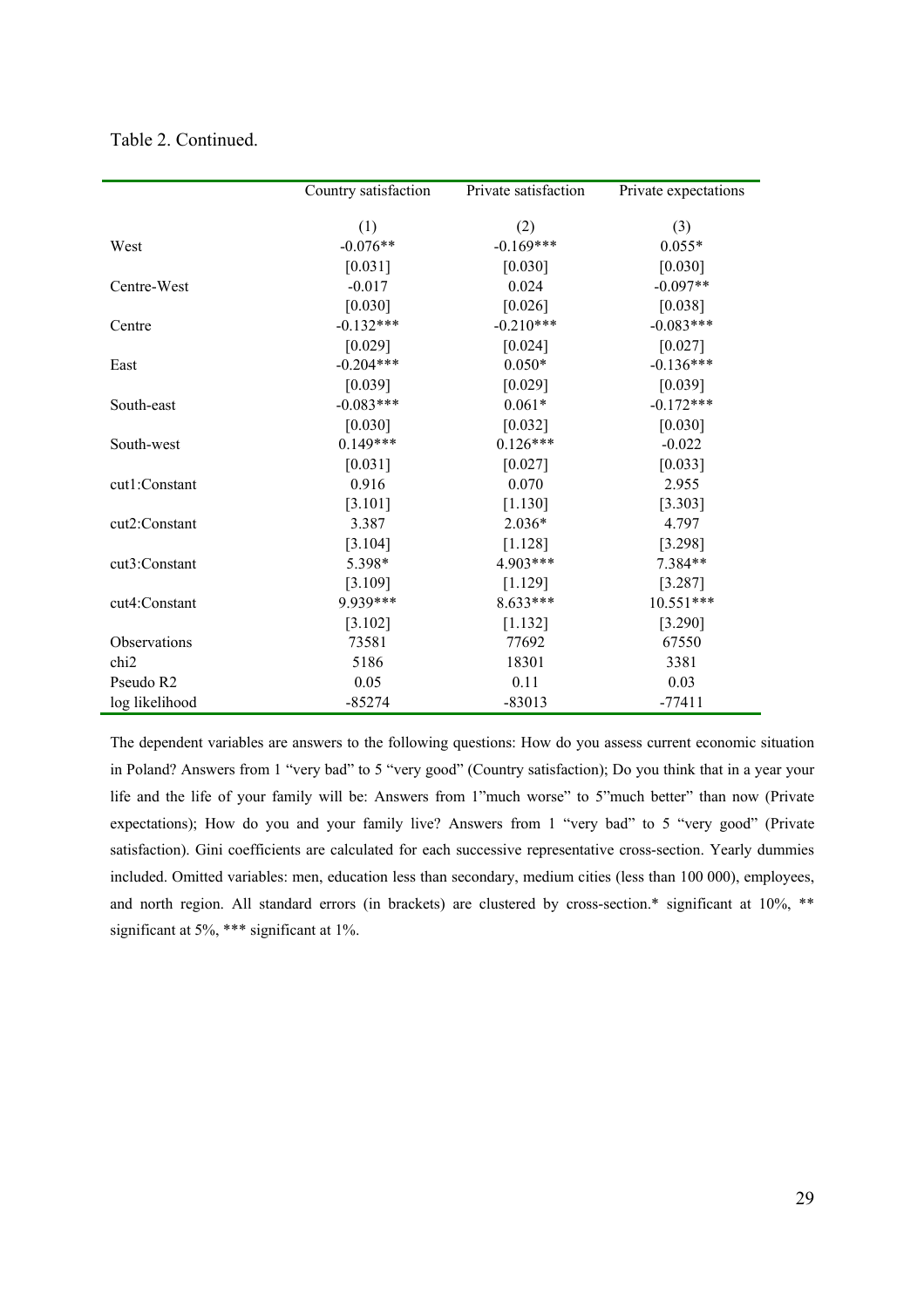|                        | Country satisfaction  |                        |                       | Private expectations | Private satisfaction |                       |
|------------------------|-----------------------|------------------------|-----------------------|----------------------|----------------------|-----------------------|
|                        | 1992-1996             | 1997-2005              | 1992-1996             | 1997-2005            | 1992-1996            | 1997-2005             |
|                        | (1)                   | (2)                    | (3)                   | (4)                  | (5)                  | (6)                   |
| Gini                   | $6.402***$<br>[2.100] | $-6.199***$<br>[2.170] | $8.981***$<br>[2.156] | 0.258<br>[1.352]     | 0.627<br>[0.898]     | $-2.844**$<br>[1.397] |
| No. of<br>observations | 30520                 | 43061                  | 27115                 | 40435                | 32357                | 45335                 |
| Chi2                   | 3240601               | 9383                   | 31416                 | 41941                | 18861                | 26526                 |
| Pseudo R <sub>2</sub>  | 0.06                  | 0.06                   | 0.02                  | 0.04                 | 0.10                 | 0.12                  |
| Log likelihood         | $-34891.44$           | $-50214.02$            | $-32677.07$           | $-44364.70$          | $-34828.81$          | -47973.66             |

Table3. A break in the relation between inequality and satisfaction. Ordered logit estimations.

The dependent variables are answers to the following questions: How do you assess current economic situation in Poland? Answers from 1 "very bad" to 5 "very good" (Country satisfaction); Do you think that in a year your life and the life of your family will be: Answers from 1"much worse" to 5"much better" than now (Private expectations); How do you and your family live? Answers from 1 "very bad" to 5 "very good" (Private satisfaction). Controls include gender, age, age-squared, education, residential location, labor market status, occupation, regional dummies, time trend, and year dummies. Gini coefficients are calculated for each successive representative cross-section. All standard errors (in brackets) are clustered by cross-section. \*, \*\* and \*\*\* denote significance at the 10, 5 and 1% levels respectively.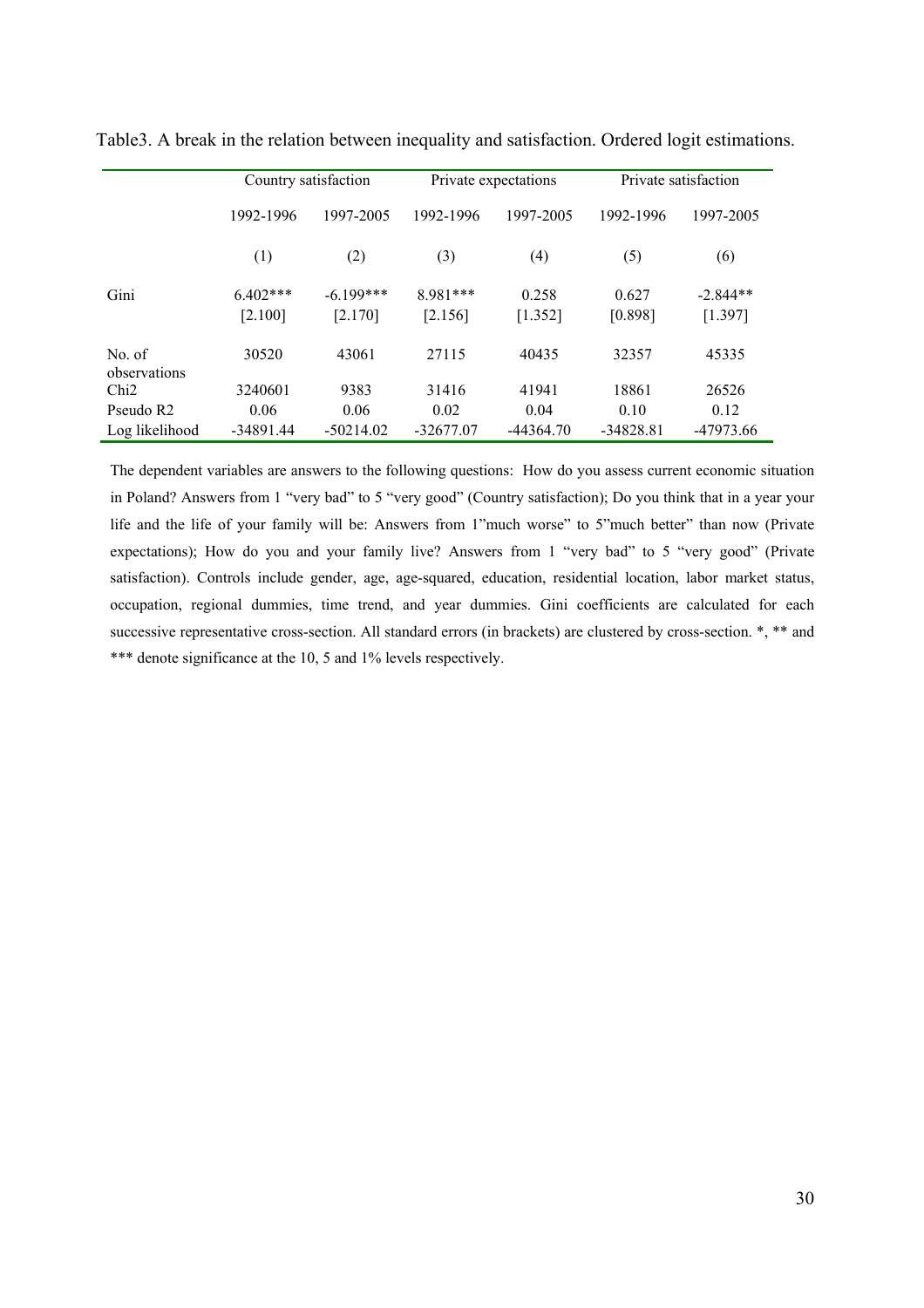|                          | Country satisfaction |             |           | Private expectations |           | Private satisfaction |
|--------------------------|----------------------|-------------|-----------|----------------------|-----------|----------------------|
|                          | 1992-1996            | 1997-2005   | 1992-1996 | 1997-2005            | 1992-1996 | 1997-2005            |
| Panel A                  |                      |             |           |                      |           |                      |
| Gini                     | 5.398**              | $-9.459***$ | 8.814***  | $-1.835$             | 1.026     | $-3.421**$           |
|                          | [2.298]              | [2.655]     | [3.089]   | [2.489]              | [1.106]   | [1.346]              |
| GDP growth               | $-0.009$             | $0.189***$  | 0.035     | $0.072***$           | $0.046**$ | $0.064***$           |
|                          | [0.041]              | [0.020]     | [0.059]   | [0.017]              | [0.020]   | [0.009]              |
| No. of observations      | 30520                | 43061       | 27115     | 40435                | 32357     | 45335                |
| Chi <sub>2</sub>         | 8831                 | 2795        | 4445      | 3152                 | 9414      | 21211                |
| Pseudo R2                | 0.06                 | 0.05        | 0.02      | 0.03                 | 0.10      | 0.12                 |
| Log likelihood           | $-34911$             | $-50670$    | $-32695$  | $-44553$             | -34846    | -48019               |
| Panel B                  |                      |             |           |                      |           |                      |
| Gini                     | 5.914***             | $-5.709***$ | 8.411***  | 0.269                | 0.611     | $-2.814**$           |
|                          | [1.872]              | [2.202]     | [2.353]   | [1.326]              | [0.901]   | [1.391]              |
| Regional<br>unemployment | $-0.008$ ***         | $-0.016***$ | $-0.003$  | $-0.004$             | 0.002     | $-0.002$             |
|                          | [0.003]              | [0.004]     | [0.004]   | [0.003]              | [0.002]   | [0.003]              |
| No. of observations      | 30520                | 43061       | 27115     | 40435                | 32357     | 45335                |
| Chi <sub>2</sub>         | 1972145              | 9627        | 9451      | 4815                 | 22850     | 28663                |
| Pseudo R2                | 0.06                 | 0.06        | 0.02      | 0.04                 | 0.10      | 0.12                 |
| Log likelihood           | $-34912$             | $-50204$    | -32699    | -44364               | -34829    | -47973               |
| Panel C                  |                      |             |           |                      |           |                      |
| Gini                     | 5.809***             | $-6.648***$ | 8.373***  | $-0.038$             | 0.638     | $-2.863**$           |
|                          | [1.777]              | [2.248]     | [2.302]   | [1.352]              | [0.905]   | [1.366]              |
| Inflation                | 0.022                | $0.079**$   | 0.015     | $0.033*$             | 0.011     | 0.003                |
|                          | [0.022]              | [0.039]     | [0.043]   | [0.018]              | [0.011]   | [0.030]              |
| No. of observations      | 30520                | 43061       | 27115     | 40435                | 32357     | 45335                |
| Chi <sub>2</sub>         | 435180               | 8314        | 56413478  | 5017                 | 11296     | 26615                |
| Pseudo R2                | 0.06                 | 0.06        | 0.02      | 0.04                 | 0.10      | 0.12                 |
| Log likelihood           | $-34915$             | $-50207$    | $-32698$  | $-44363$             | $-34828$  | -47974               |

Table 4. Satisfaction and inequality, controlling for other macroeconomic variables. Ordered logit estimations.

The dependent variables are answers to the following questions: How do you assess current economic situation in Poland? Answers from 1 "very bad" to 5 "very good" (Country satisfaction); Do you think that in a year your life and the life of your family will be: Answers from 1"much worse" to 5"much better" than now (Private expectations); How do you and your family live? Answers from 1 "very bad" to 5 "very good" (Private satisfaction). Controls include gender, age, age-squared, education, residential location, labor market status, occupation, regional dummies, and year dummies in the middle and bottom panels. Gini coefficients are calculated for each successive representative cross-section. All standard errors (in brackets) are clustered by cross-section. \*, \*\* and \*\*\* denote significance at the 10, 5 and 1% levels respectively.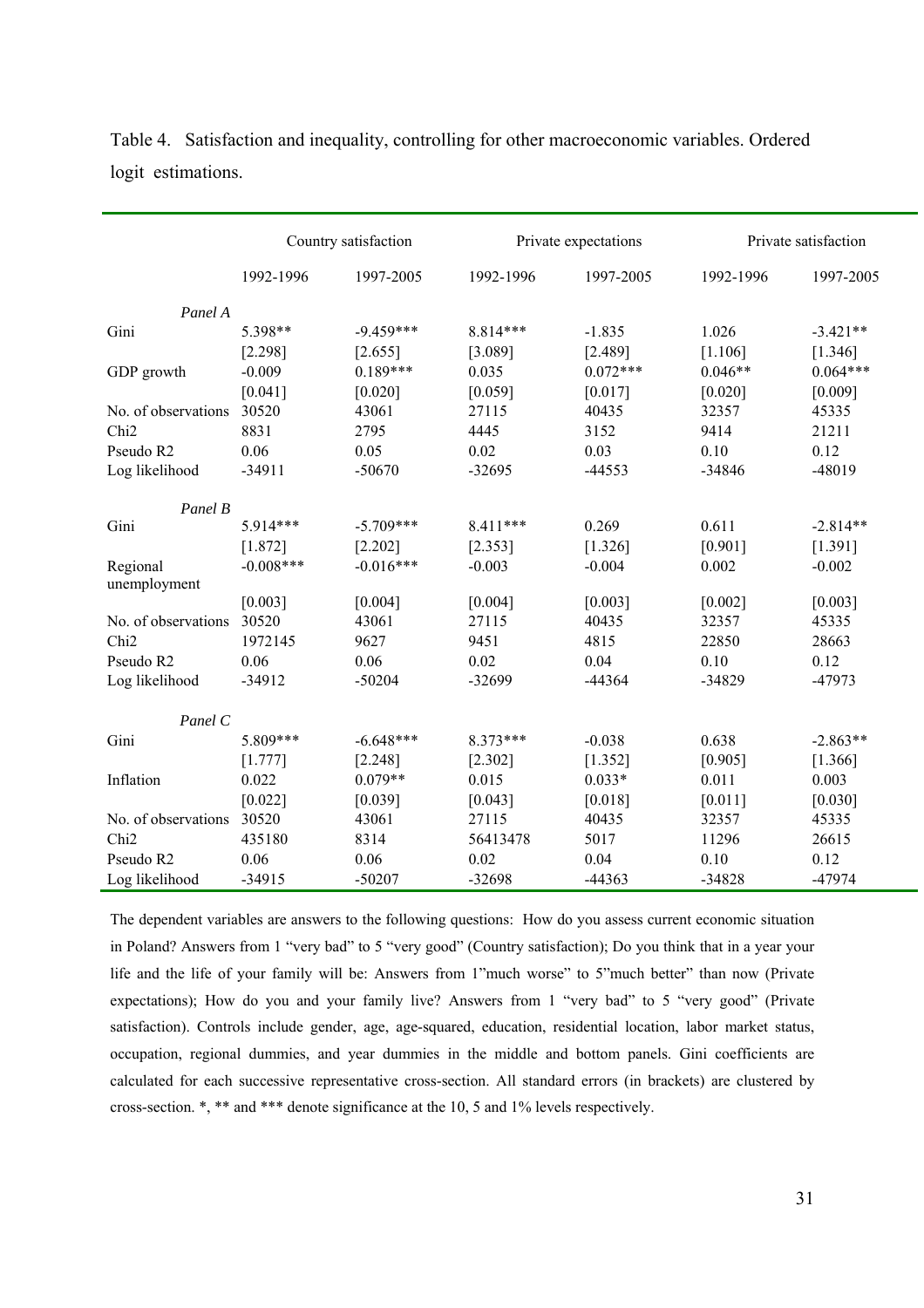|                        |                      |                       | Country satisfaction |                     |                     |                     | Private expectations |                  |                     |                     | Private satisfaction |                  |
|------------------------|----------------------|-----------------------|----------------------|---------------------|---------------------|---------------------|----------------------|------------------|---------------------|---------------------|----------------------|------------------|
|                        | (1)                  | (2)                   | (3)                  | (4)                 | (5)                 | (6)                 | (7)                  | (8)              | (9)                 | (10)                | (11)                 | (12)             |
|                        | 1992-1996            | 1997-2005             | 1992-1996            | 1997-2005           | 1992-1996           | 1997-2005           | 1992-1996            | 1997-2005        | 1992-1996           | 1997-2005           | 1992-1996            | 1997-2005        |
| Gini                   | $4.840**$            | $-4.950*$             | 5.884**              | $-6.799**$          | 7.880*              | 0.545               | 9.583**              | 0.161            | 0.719               | $-2.474*$           | 0.676                | $-2.595**$       |
|                        | [2.188]              | [2.552]               | [2.323]              | [2.550]             | [4.033]             | [1.653]             | [4.234]              | [1.598]          | [1.018]             | [1.269]             | [0.969]              | [1.245]          |
| Regional unemployment  | $0.094**$<br>[0.043] | $-0.095**$<br>[0.045] |                      |                     | $0.152*$<br>[0.080] | $-0.013$<br>[0.028] |                      |                  | $-0.003$<br>[0.020] | $-0.004$<br>[0.022] |                      |                  |
| Monthly inflation rate |                      |                       | 0.020<br>[0.027]     | $0.083*$<br>[0.048] |                     |                     | 0.015<br>[0.049]     | 0.034<br>[0.030] |                     |                     | 0.012<br>[0.011]     | 0.010<br>[0.024] |
| No. of observations    | 29                   | 53                    | 29                   | 53                  | 29                  | 53                  | 29                   | 53               | 29                  | 53                  | 29                   | 53               |
| R-squared              | 0.946                | 0.914                 | 0.936                | 0.911               | 0.621               | 0.779               | 0.560                | 0.785            | 0.925               | 0.752               | 0.929                | 0.753            |
| F-stat                 | 64.72                | 44.36                 | 54.01                | 42.76               | 6.00                | 14.81               | 4.66                 | 15.31            | 45.30               | 12.76               | 47.62                | 12.82            |

Table 5. The role of inequality in explaining the wave fixed effects. OLS regressions.

The dependent variables are wave fixed effects estimated by an ordered logit of subjective variables, controlling for individual socio-economic characteristics: gender, age, age-squared, education, residential location, employment, labor market status, occupation and regional dummies. The subjective variables are answers to the following questions: How do you assess current economic situation in Poland? Answers from 1 "very bad" to 5 "very good" (Country satisfaction); Do you think that in a year your life and the life of your family will be: Answers from 1"much worse" to 5"much better" than now (Private expectations); How do you and your family live? Answers from 1 "very bad" to 5 "very good" (Private satisfaction). Gini coefficients are calculated for each successive representative cross-section. Year dummies included. \*, \*\* and \*\*\* denote significance at the 10, 5 and 1% levels respectively.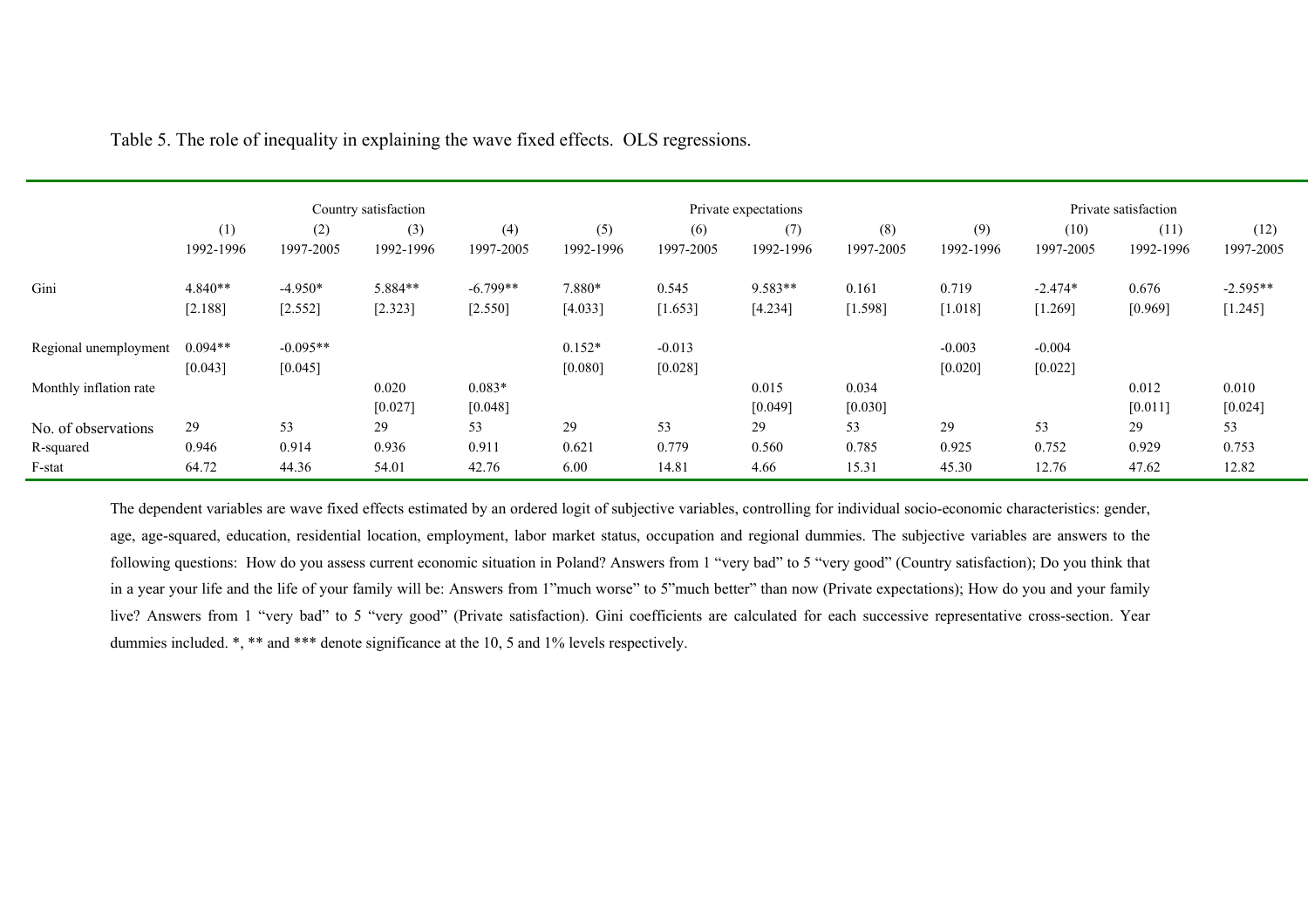|                                         | Country satisfaction   |                         |
|-----------------------------------------|------------------------|-------------------------|
|                                         | 1992-1996              | 1997-2005               |
| Gini                                    | 4,893***<br>[1,882]    | $-6,445***$<br>[1,902]  |
| Month 2                                 |                        | 0,07<br>[0, 107]        |
| Month 3                                 | $-0.230**$<br>[0, 107] | $-0,269***$<br>[0, 103] |
| Month 5                                 | $-0,207**$<br>[0, 104] | $-0,185**$<br>[0,085]   |
| Month 6                                 | $-0,088$<br>[0, 105]   |                         |
| Month 7                                 | $-0,177*$<br>[0, 104]  | $-0,241***$<br>[0,087]  |
| Month 9                                 | $-0.237***$<br>[0,091] | $-0,117$<br>[0, 109]    |
| Month 10                                | $-0,082$<br>[0, 107]   |                         |
| Month 11                                | $-0,209$<br>[0, 130]   | $-0,095$<br>[0,091]     |
| Month 12                                | $-0,16$<br>[0,099]     |                         |
| No. of observations<br>Chi <sub>2</sub> | 30520<br>7479          | 43061<br>8344           |
| Pseudo R2<br>Log likelihood             | 0,06<br>$-34874$       | 0,06<br>$-50162$        |

Table 6. Country satisfaction: controlling for seasonality. Ordered logit

The dependent variable represents the answer to the question: How do you assess current economic situation in Poland? Answers from 1 "very bad" to 5 "very good". Controls include gender, age, agesquared, education, residential location, employment status, occupation, regional dummies, time trend, and year dummies. Gini coefficients are calculated for each successive representative cross-section. All standard errors are clustered by cross-section. \*, \*\* and \*\*\* denote significance at the 10, 5 and 1% levels respectively.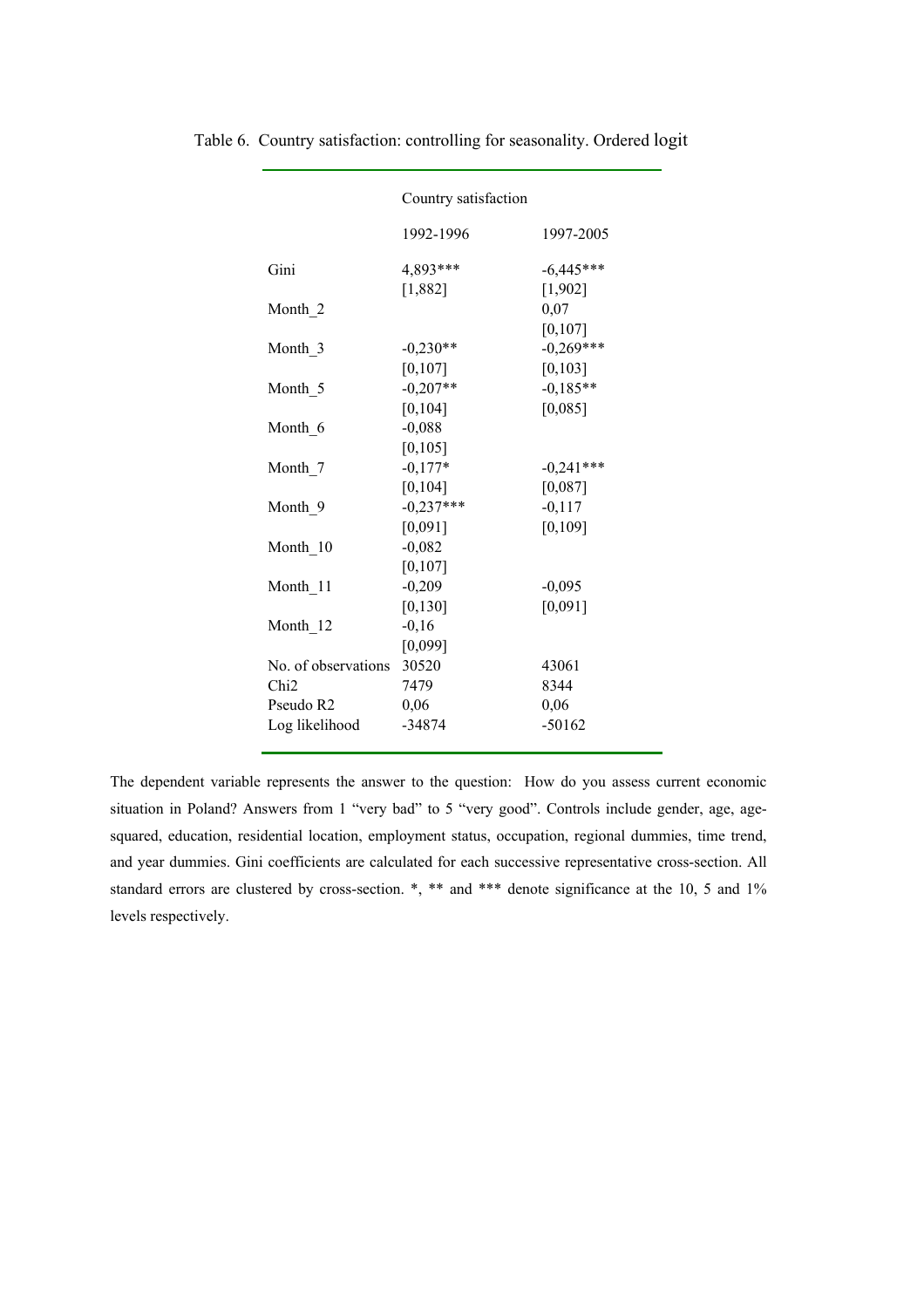|                       | Country satisfaction |                        | Private expectations  |                     | Private satisfaction |                       |
|-----------------------|----------------------|------------------------|-----------------------|---------------------|----------------------|-----------------------|
|                       | 1992-1996            | 1997-2005              | 1992-1996             | 1997-2005           | 1992-1996            | 1997-2005             |
| Local Gini            | $1914***$<br>[0.736] | $-2.396***$<br>[0.892] | $3.545***$<br>[1.071] | $-0.793$<br>[0.630] | 0.288<br>[0.452]     | $-1.175**$<br>[0.511] |
| No. of observations   | 30520                | 43061                  | 27115                 | 40435               | 32357                | 45335                 |
| Chi2                  | 8321127              | 6299                   | 1905                  | 4251                | 28509                | 25201                 |
| Pseudo R <sub>2</sub> | 0.05                 | 0.06                   | 0.02                  | 0.04                | 0.1                  | 0.12                  |
| Log likelihood        | -34916               | $-50225$               | $-32740$              | $-44363$            | $-34829$             | -47975                |

Table 7. Satisfaction and inequality by residential location. Ordered logit estimations.

The dependent variables are answers to the following questions: How do you assess current economic situation in Poland? Answers from 1 "very bad" to 5 "very good" (Country satisfaction); Do you think that in a year your life and the life of your family will be: Answers from 1"much worse" to 5"much better" than now (Private expectations); How do you and your family live? Answers from 1 "very bad" to 5 "very good" (Private satisfaction). Controls include gender, age, age-squared, education, residential location, labour market status, occupation, regional dummies, time trend, and year dummies. Local Gini is calculated for each representative cross-section for different residential location: large cities (over 100 000 inhabitants), smaller cities and rural areas. All standard errors (in brackets) are clustered by cross-section. \*, \*\* and \*\*\* denote significance at the 10, 5 and 1% levels respectively.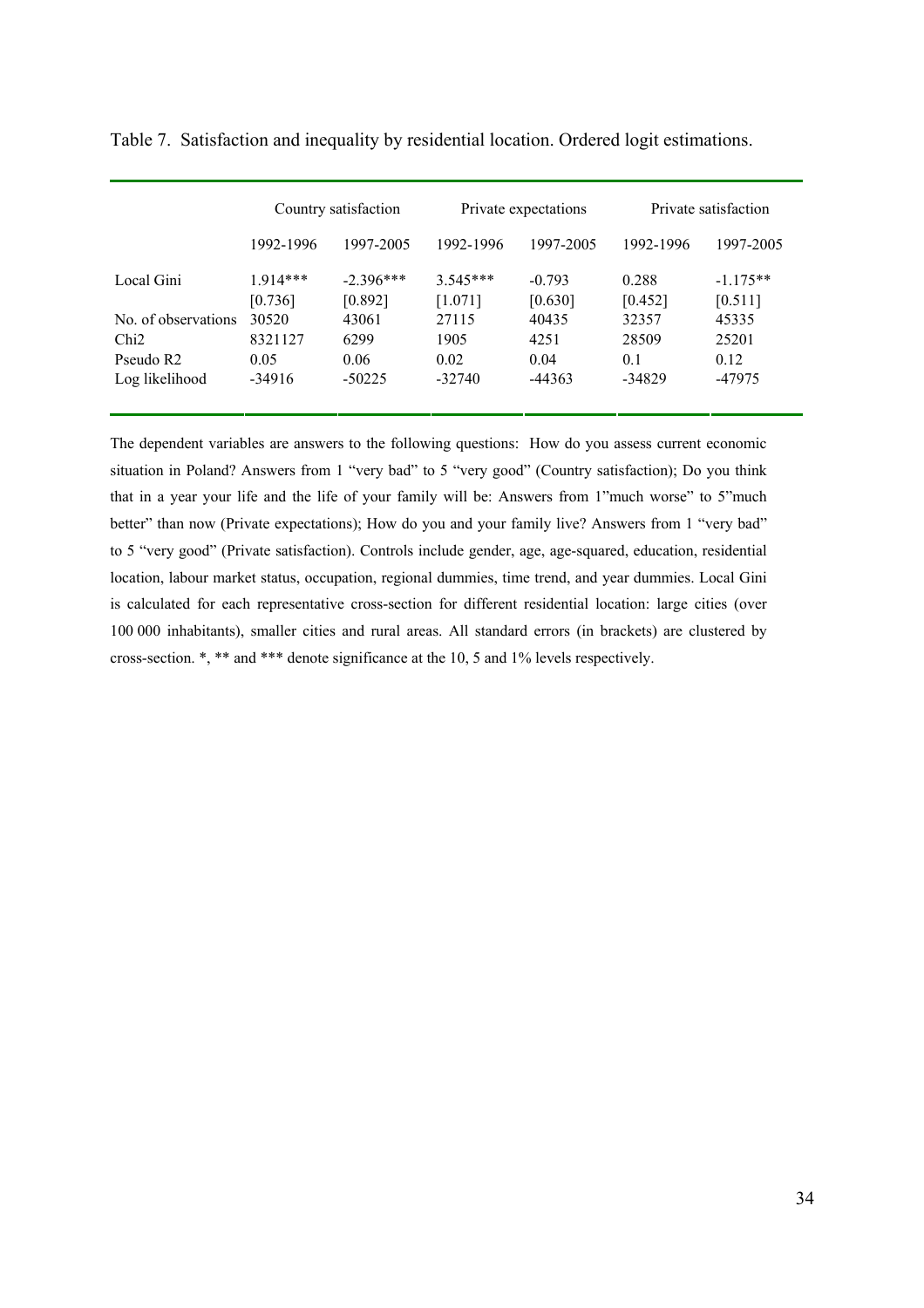# **Appendix**

#### **Brief description of Polish political parties (see Table 1).**

SLD (Sojusz Lewicy Demokratycznej), a social-democratic party which succeeded the pre-1989 communist party PZPR. Initially used anti-capitalist arguments and opposed the privatization program; after 1997 the accent was put on economic reforms, on joining NATO and the UE. In 2001 the results for SLD include Unia Pracy (UP). In 2005 the results for SLD include SdPl (Socjaldemokracja Polska), which obtained 3.89% of the votes.

Samoobrona – a populist agrarian party, proposing a radical program of isolationism, protectionism, and hostility to foreign investors.

UD/UW/PD (Unia Demokratyczna/Unia Wolnosci/Partia Demokratyczna) – three successive embodiments of a centre party: economically pro-capitalist, culturally and politically liberal

KLD (Kongres Liberalno-Demokratyczny) – a liberal party: it joined UW in 1994, but then left UW in 2001; its leaders helped to found a new more conservative party, Platforma Obywatelska (PO).

PO (Platforma Obywatelska) was created in 2001 – a liberal-conservative party.

AWS/AWS Prawicy (Akcja Wyborcza Solidarnosc) – large coalition of Right-wing parties around the Solidarity trade union.

PC/PiS – a popular, nationalist, conservative party; since its formation PiS has focused on fighting against the post-Communist left and corruption.

Other right – includes mostly right-wing Catholic parties, and some radically anti-communist and populist parties. These typically reject liberalism, defend the Catholic Church and family values, and want to protect national interests against globalization, foreign capital, and the European Union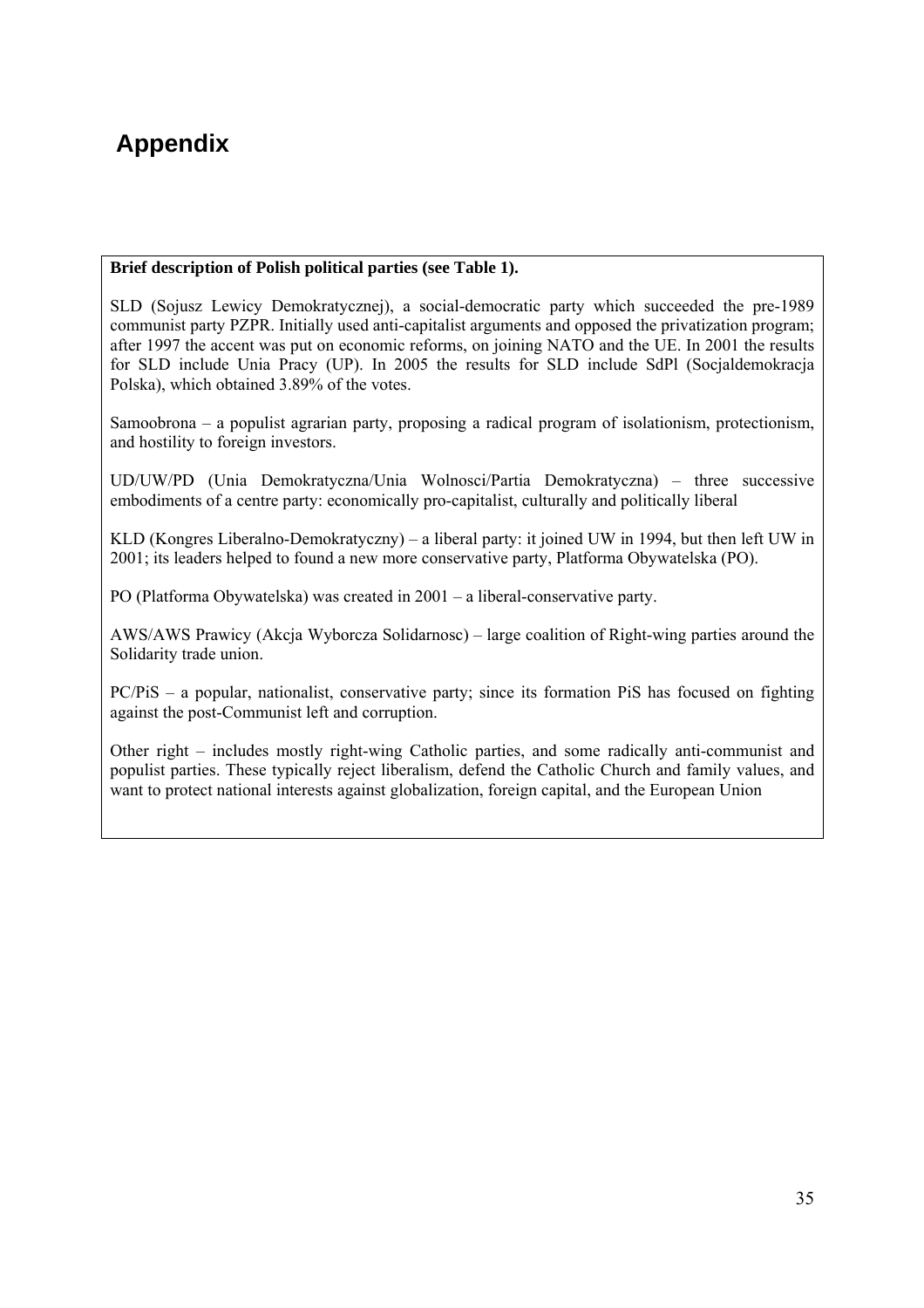| Dates        | Country      | Private      | Private      | Household | Gini        |
|--------------|--------------|--------------|--------------|-----------|-------------|
| (year month) | satisfaction | Expectations | satisfaction | income    | coefficient |
| 1992 01      | 2.002        | 2.679        | 2.753        |           |             |
| 1992 05      | 1.944        | 2.531        | 2.613        | 5.454     | 0.323       |
| 1992 07      | 2.036        | 2.849        | 2.640        | 5.528     | 0.331       |
| 1992 09      | 2.060        | 2.742        | 2.635        | 5.569     | 0.312       |
| 1992 10      | 2.147        | 2.707        | 2.652        | 5.515     | 0.339       |
| 1992 12      | 2.108        | 2.453        | 2.610        | 5.467     | 0.320       |
| 1993 01      | 2.124        | 2.637        | 2.659        | 5.516     | 0.353       |
| 1993 03      | 2.126        | 2.641        | 2.677        | 5.528     | 0.355       |
| 1993 05      | 2.085        | 2.741        | 2.713        | 5.527     | 0.324       |
| 1993 07      | 2.124        | 2.700        | 2.628        | 5.490     | 0.325       |
| 1993 09      | 2.272        | 3.046        | 2.663        | 5.486     | 0.379       |
| 1993 11      | 2.347        | 3.169        | 2.720        | 5.532     | 0.347       |
| 1994 01      | 2.343        | 2.924        | 2.788        | 5.488     | 0.351       |
| 1994 03      | 2.235        | 2.704        | 2.703        | 5.407     | 0.345       |
| 1994 06      | 2.437        | 2.886        | 2.738        | 5.471     | 0.357       |
| 1994 07      | 2.462        | 2.861        | 2.769        | 5.514     | 0.347       |
| 1994 09      | 2.379        | 2.733        | 2.818        | 5.510     | 0.337       |
| 1994 11      | 2.426        | 2.859        | 2.749        | 5.542     | 0.323       |
| 1995 01      | 2.521        | 2.928        | 2.832        | 5.546     | 0.339       |
| 1995 03      | 2.430        | 2.952        | 2.809        | 5.519     | 0.336       |
| 1995 05      | 2.526        | 2.904        | 2.851        | 5.573     | 0.306       |
| 1995 07      | 2.599        | 2.963        | 2.847        | 5.569     | 0.353       |
| 1995 09      | 2.574        | 2.931        | 2.841        | 5.566     | 0.339       |
| 1995 11      | 2.606        | 3.117        | 2.868        | 5.683     | 0.358       |
| 1996 01      | 2.943        | 3.137        | 2.975        | 5.650     | 0.364       |
| 1996 03      | 2.786        | 3.041        | 2.911        | 5.574     | 0.348       |
| 1996 05      | 2.702        | 2.988        | 2.938        | 5.614     | 0.329       |
| 1996 07      | 2.699        | 2.953        | 2.923        | 5.668     | 0.336       |
| 1996 09      | 2.724        | 2.941        | 2.959        | 5.675     | 0.329       |
| 1996 11      | 2.771        | 3.006        | 2.925        | 5.691     | 0.342       |
| 1997 01      | 2.745        | 3.072        | 2.906        | 5.726     | 0.371       |
| 1997 03      | 2.687        | 3.028        | 2.987        | 5.728     | 0.344       |
| 1997_05      | 2.840        | 3.048        | 3.023        | 5.807     | 0.332       |
| 1997 07      | 2.895        | 3.029        | 3.074        | 5.749     | 0.324       |
| 1997 09      | 2.939        | 3.141        | 3.005        | 5.794     | 0.352       |
| 1997 11      | 2.866        | 3.052        | 2.985        | 5.801     | 0.328       |
| 1998_01      | 2.771        | 2.929        | 3.000        | 5.720     | 0.337       |
| 1998 03      | 2.769        | 2.965        | 2.942        | 5.706     | 0.354       |
| 1998 05      | 2.774        | 2.988        | 2.967        | 5.797     | 0.337       |
| 1998 07      | 2.721        | 2.957        | 2.991        | 5.822     | 0.339       |
| 1998 09      | 2.746        | 2.878        | 2.943        | 5.834     | 0.352       |
| 1998 11      | 2.699        | 2.923        | 2.997        | 5.823     | 0.353       |
| 1999 01      | 2.706        | 2.889        | 2.945        | 5.805     | 0.347       |
| 1999_03      | 2.457        | 2.830        | 2.879        | 5.735     | 0.363       |
| 1999 05      | 2.471        | 2.828        | 2.912        | 5.818     | 0.342       |
| 1999 07      | 2.396        | 2.749        | 2.875        | 5.823     | 0.345       |
| 1999_09      | 2.330        | 2.814        | 2.882        | 5.879     | 0.353       |
| 1999_11      | 2.431        | 2.840        | 2.941        | 5.856     | 0.350       |
| 2000 01      | 2.490        | 2.848        | 2.874        | 5.800     | 0.372       |
| 2000 02      | 2.427        | 2.781        | 2.889        | 5.755     | 0.365       |

Table A1: Descriptive statistics per wave. Subjective variables, household income and the Gini coefficient calculated by cross-section.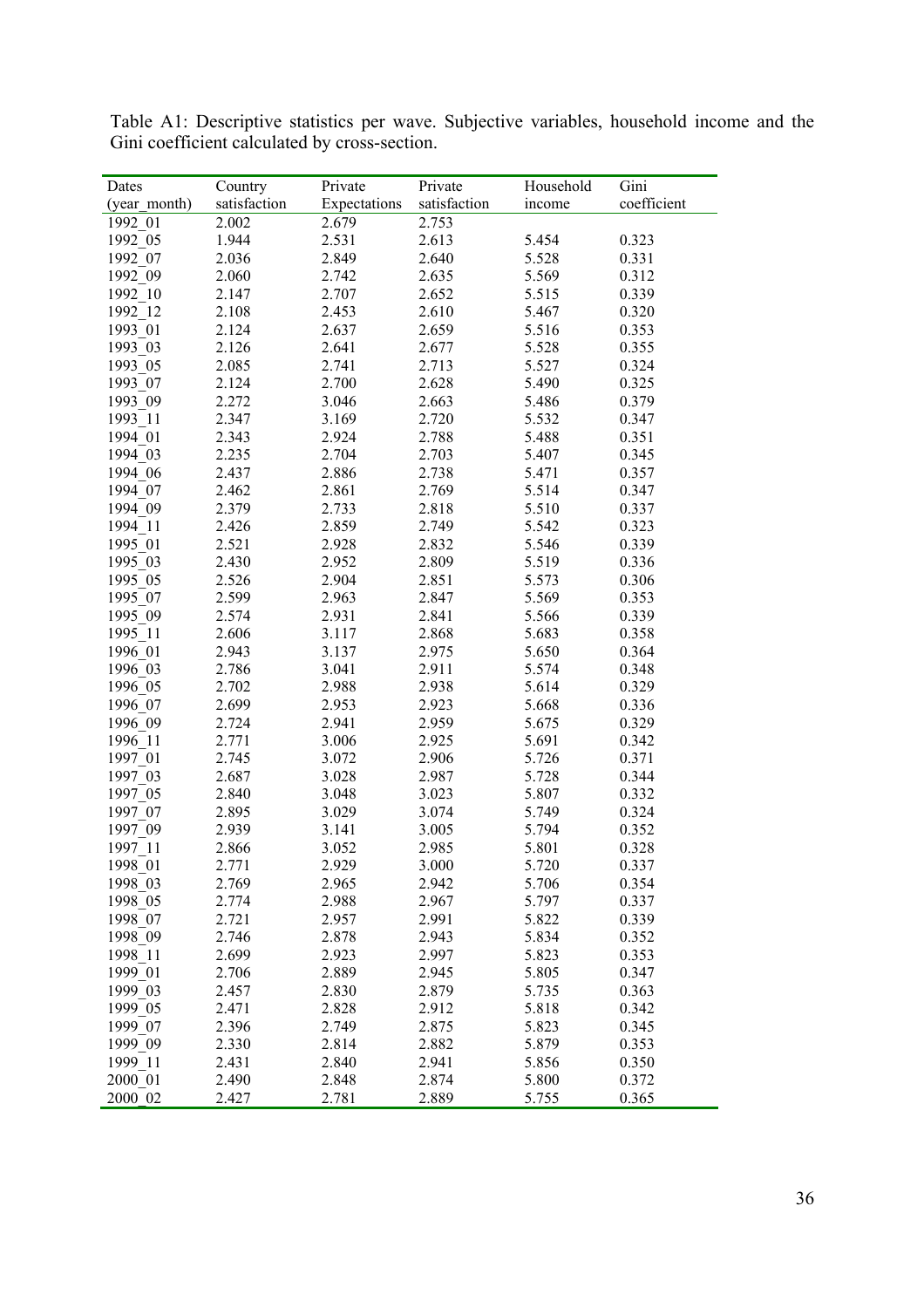| Waves        | Country      | Private      | Private      | Household | Gini        |
|--------------|--------------|--------------|--------------|-----------|-------------|
| (year month) | satisfaction | Expectations | satisfaction | income    | coefficient |
| 2000 05      | 2.320        | 2.792        | 2.904        | 5.827     | 0.365       |
| 2000 07      | 2.339        | 2.751        | 2.826        | 5.775     | 0.337       |
| 2000 09      | 2.375        | 2.854        | 2.882        | 5.814     | 0.359       |
| 2000 11      | 2.348        | 2.834        | 2.830        | 5.779     | 0.354       |
| 2001 01      | 2.383        | 2.844        | 2.896        | 5.787     | 0.328       |
| 2001 03      | 2.201        | 2.770        | 2.809        | 5.791     | 0.368       |
| 2001 05      | 2.198        | 2.781        | 2.842        | 5.783     | 0.351       |
| 2001 07      | 2.098        | 2.841        | 2.864        | 5.840     | 0.377       |
| 2001 09      | 2.147        | 2.879        | 2.846        | 5.811     | 0.340       |
| 2001 11      | 2.077        | 2.899        | 2.870        | 5.811     | 0.378       |
| 2002 01      | 2.071        | 2.834        | 2.881        | 5.831     | 0.361       |
| 2002 03      | 2.056        | 2.791        | 2.849        | 5.779     | 0.375       |
| 2002 05      | 2.071        | 2.788        | 2.835        | 5.824     | 0.379       |
| 2002 07      | 2.035        | 2.839        | 2.864        | 5.885     | 0.389       |
| 2002 09      | 2.160        | 2.876        | 2.910        | 5.820     | 0.366       |
| 2002 11      | 2.247        | 2.885        | 2.906        | 5.852     | 0.357       |
| 2003 01      | 2.249        | 2.867        | 2.914        | 5.832     | 0.373       |
| 2003 03      | 2.111        | 2.836        | 2.880        | 5.822     | 0.355       |
| 2003 05      | 2.060        | 2.873        | 2.900        | 5.864     | 0.363       |
| 2003 07      | 2.134        | 2.804        | 2.882        | 5.806     | 0.356       |
| 2003 09      | 2.188        | 2.887        | 2.997        | 5.819     | 0.360       |
| 2003 11      | 2.120        | 2.683        | 2.917        | 5.778     | 0.369       |
| 2004 01      | 2.257        | 2.864        | 2.920        | 5.822     | 0.372       |
| 2004 03      | 2.121        | 2.772        | 2.934        | 5.802     | 0.381       |
| 2004 05      | 2.370        | 2.924        | 2.982        | 5.882     | 0.367       |
| 2004 07      | 2.323        | 2.891        | 2.942        | 5.786     | 0.351       |
| 2004 09      | 2.451        | 2.939        | 3.007        | 5.811     | 0.369       |
| 2004 11      | 2.445        | 2.902        | 2.961        | 5.773     | 0.355       |
| 2005 01      | 2.541        | 2.981        | 2.980        | 5.737     | 0.363       |
| 2005 03      | 2.415        | 2.966        | 2.926        | 5.747     | 0.351       |
| 2005 05      | 2.525        | 3.073        | 2.965        | 5.809     | 0.362       |
| 2005 07      | 2.371        | 2.903        | 2.989        | 5.782     | 0.369       |
| 2005 09      | 2.471        | 2.974        | 2.971        | 5.776     | 0.365       |
| 2005 11      | 2.588        | 3.123        | 3.037        | 5.778     | 0.377       |

Table A1 continued.

Country satisfaction, private expectations and private satisfaction: mean values per cross-section. Country satisfaction: How do you assess current economic situation in Poland? Answers from 1 "very bad" to 5 "very good"; Private expectations: Do you think that in a year your life and the life of your family will be: Answers from 1"much worse" to 5"much better" than now; Private satisfaction: How do you and your family live? Answers from 1 "very bad" to 5 "very good". Household income is the logarithm of net total monthly household income per capita, deflated by the monthly CPI. Gini coefficients are calculated for each successive representative cross-section.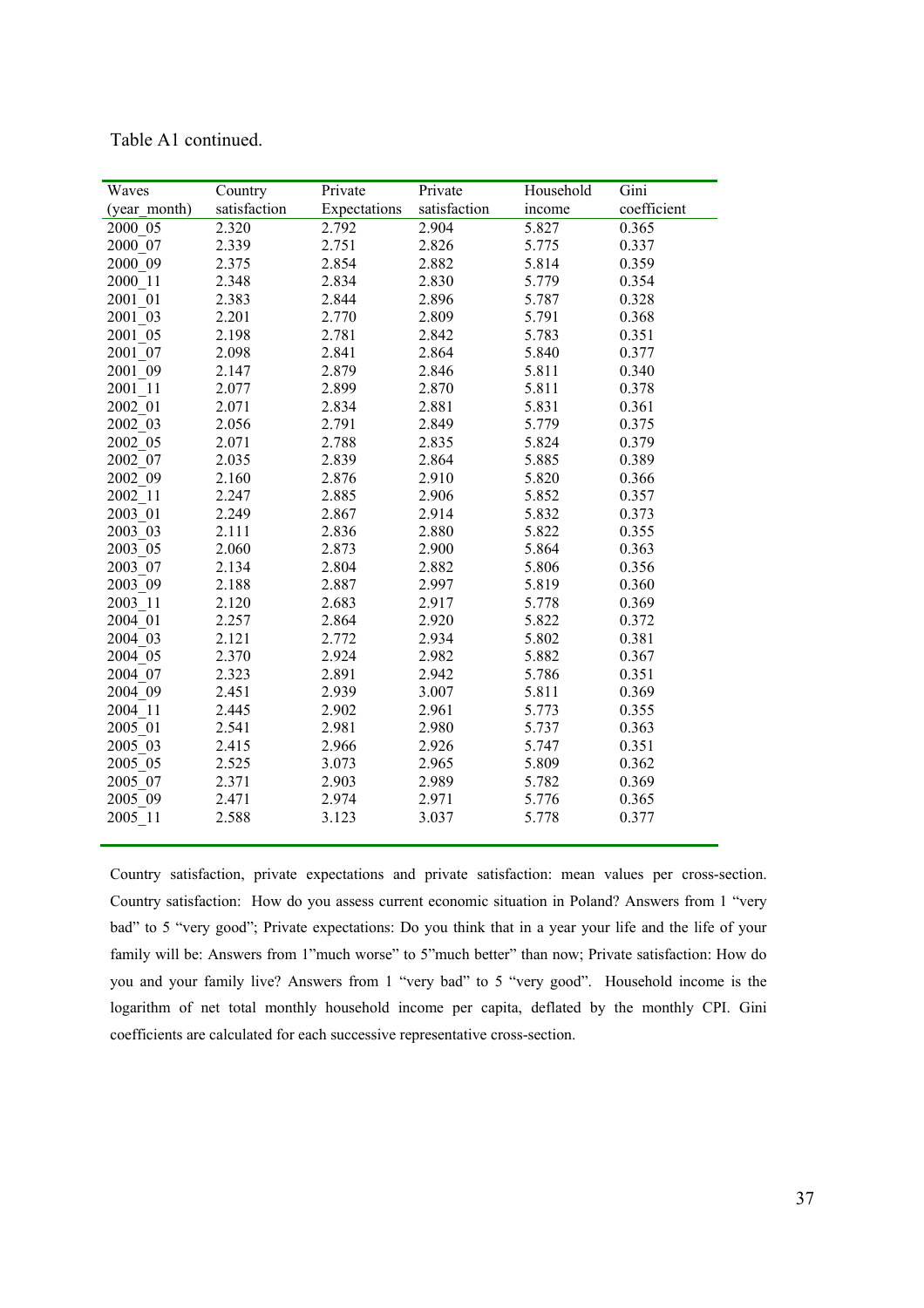| Year | Female | Age   | Secondary<br>education | Rural areas | Urban areas | Large cities |
|------|--------|-------|------------------------|-------------|-------------|--------------|
|      |        |       |                        |             |             |              |
| 1992 | 0.55   | 46.77 | 0.34                   | 0.42        | 0.52        | 0.28         |
| 1993 | 0.55   | 47.93 | 0.35                   | 0.42        | 0.52        | 0.28         |
| 1994 | 0.48   | 47.89 | 0.37                   | 0.40        | 0.53        | 0.28         |
| 1995 | 0.55   | 48.24 | 0.37                   | 0.40        | 0.51        | 0.29         |
| 1996 | 0.55   | 47.61 | 0.39                   | 0.37        | 0.55        | 0.28         |
| 1997 | 0.57   | 47.53 | 0.41                   | 0.37        | 0.52        | 0.31         |
| 1998 | 0.56   | 47.74 | 0.41                   | 0.37        | 0.53        | 0.30         |
| 1999 | 0.56   | 48.17 | 0.43                   | 0.37        | 0.52        | 0.30         |
| 2000 | 0.55   | 48.13 | 0.45                   | 0.37        | 0.50        | 0.32         |
| 2001 | 0.56   | 47.86 | 0.44                   | 0.36        | 0.49        | 0.32         |
| 2002 | 0.55   | 48.46 | 0.46                   | 0.35        | 0.46        | 0.35         |
| 2003 | 0.55   | 47.82 | 0.46                   | 0.37        | 0.47        | 0.33         |
| 2004 | 0.52   | 46.89 | 0.46                   | 0.41        | 0.51        | 0.29         |
| 2005 | 0.53   | 46.73 | 0.44                   | 0.37        | 0.51        | 0.30         |
|      |        |       |                        |             |             |              |

Table A2. Descriptive statistics. The socio-demographic structure of the sample, yearly averages.

Large cities are defined as having over 100 000 inhabitants.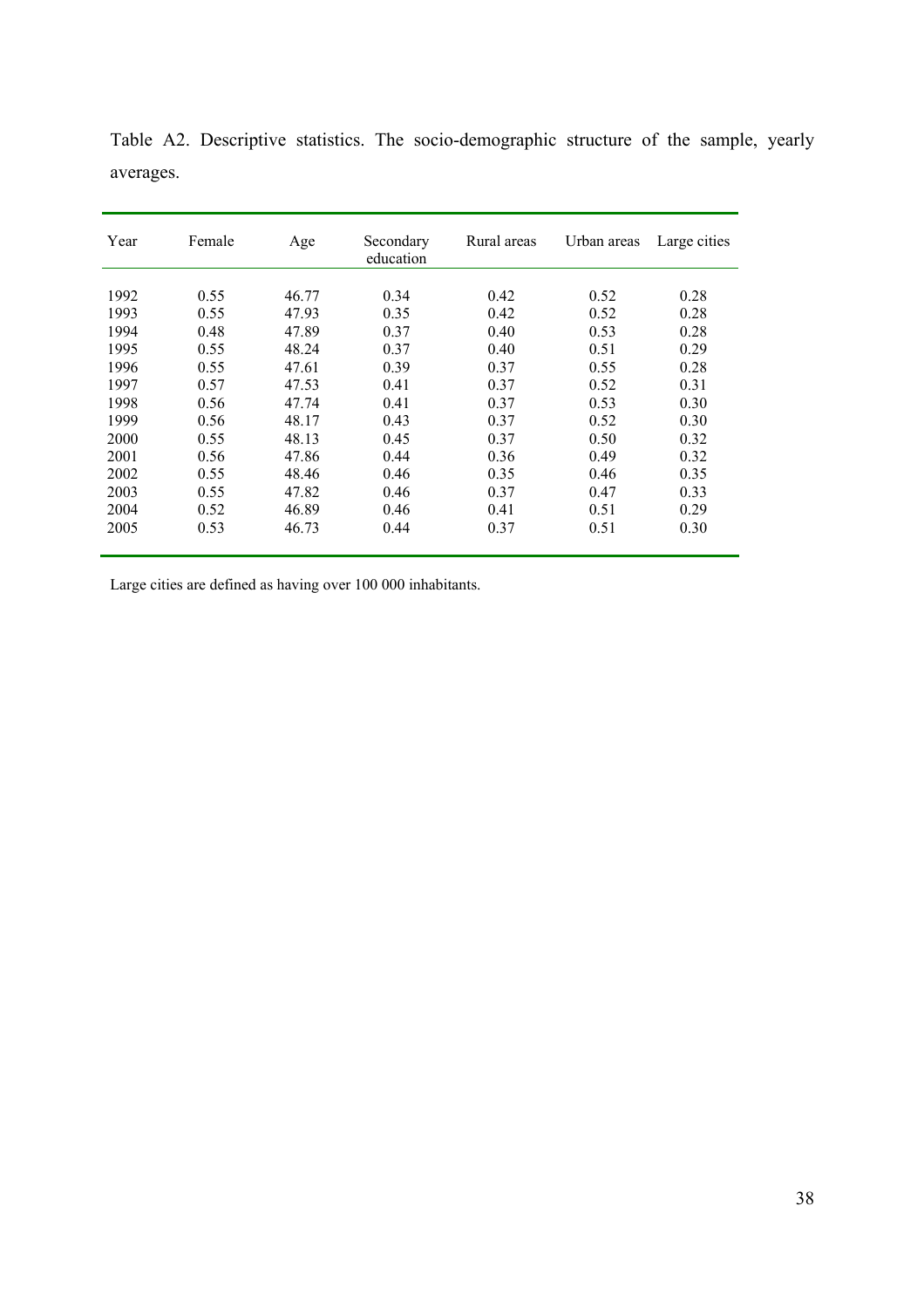|  | Table A2 continued. |  |
|--|---------------------|--|
|  |                     |  |

| Year | Unemployed | Pensioners | Farm | Not working | Unqualified<br>workers | Qualified<br>workers | Higher<br>occupations | Self-employed | Employees |
|------|------------|------------|------|-------------|------------------------|----------------------|-----------------------|---------------|-----------|
|      |            |            |      |             |                        |                      |                       |               |           |
| 1992 | 0.08       | 0.34       | 0.11 | 0.07        | 0.06                   | 0.14                 | 0.06                  | 0.03          | 0.15      |
| 1993 | 0.05       | 0.44       | 0.09 | 0.03        | 0.04                   | 0.10                 | 0.06                  | 0.04          | 0.13      |
| 1994 | 0.04       | 0.45       | 0.09 | 0.02        | 0.04                   | 0.10                 | 0.06                  | 0.04          | 0.13      |
| 1995 | 0.06       | 0.43       | 0.08 | 0.04        | 0.04                   | 0.10                 | 0.06                  | 0.04          | 0.12      |
| 1996 | 0.08       | 0.37       | 0.07 | 0.06        | 0.04                   | 0.10                 | 0.07                  | 0.04          | 0.15      |
| 1997 | 0.08       | 0.35       | 0.06 | 0.06        | 0.04                   | 0.10                 | 0.08                  | 0.04          | 0.16      |
| 1998 | 0.07       | 0.37       | 0.06 | 0.05        | 0.04                   | 0.09                 | 0.07                  | 0.04          | 0.16      |
| 1999 | 0.08       | 0.37       | 0.06 | 0.05        | 0.04                   | 0.09                 | 0.07                  | 0.04          | 0.16      |
| 2000 | 0.09       | 0.37       | 0.06 | 0.05        | 0.03                   | 0.08                 | 0.07                  | 0.04          | 0.16      |
| 2001 | 0.12       | 0.37       | 0.05 | 0.05        | 0.03                   | 0.08                 | 0.06                  | 0.04          | 0.16      |
| 2002 | 0.13       | 0.37       | 0.05 | 0.04        | 0.03                   | 0.07                 | 0.07                  | 0.04          | 0.16      |
| 2003 | 0.12       | 0.35       | 0.05 | 0.05        | 0.03                   | 0.07                 | 0.07                  | 0.04          | 0.16      |
| 2004 | 0.12       | 0.34       | 0.06 | 0.05        | 0.03                   | 0.07                 | 0.07                  | 0.04          | 0.16      |
| 2005 | 0.11       | 0.33       | 0.05 | 0.05        | 0.04                   | 0.08                 | 0.05                  | 0.03          | 0.17      |